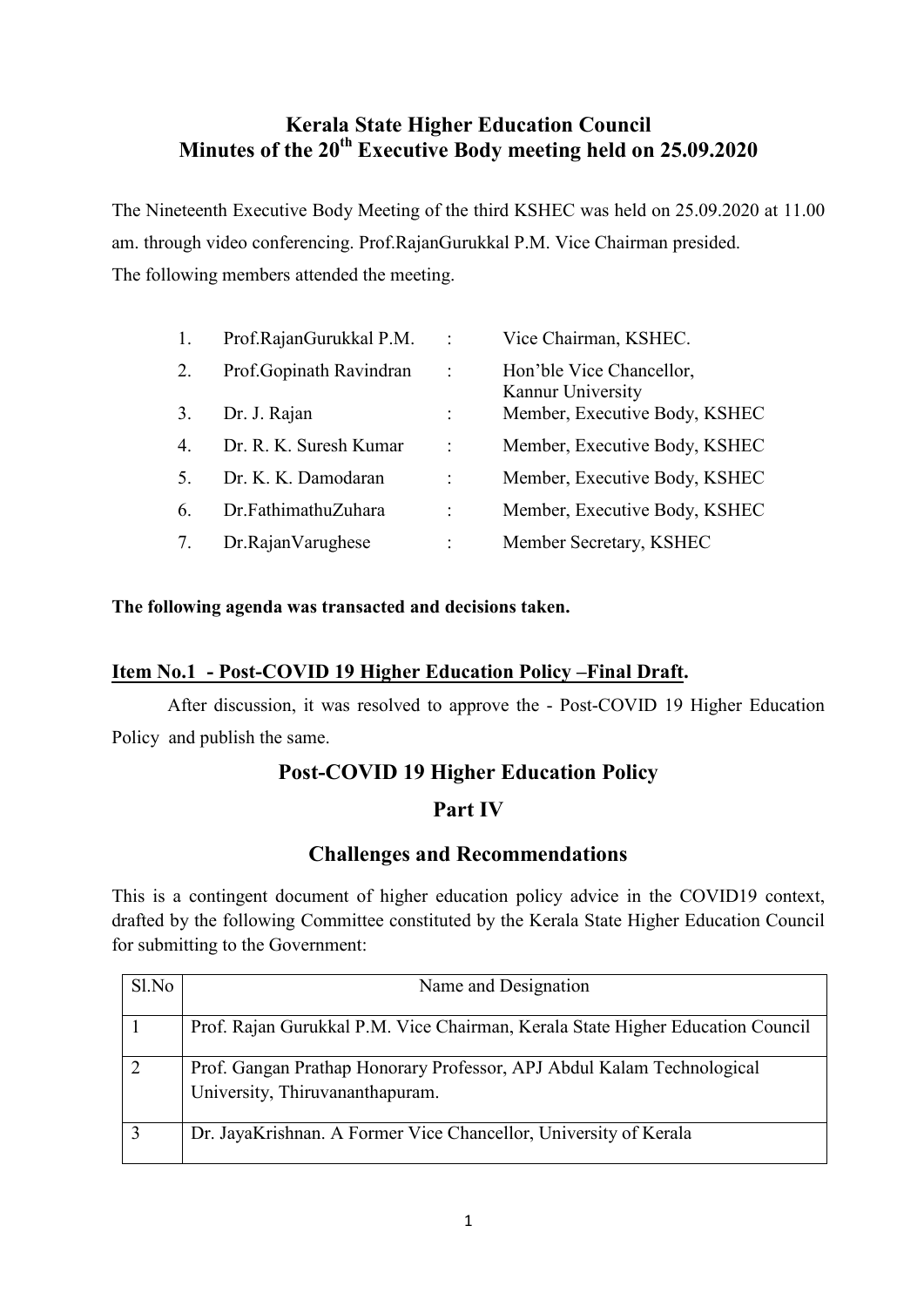| $\overline{4}$ | Prof. Thomas Joseph Former Member Secretary, KSHEC                                                 |
|----------------|----------------------------------------------------------------------------------------------------|
| 5              | Prof. Gopinath Raveendran Vice Chancellor, Kannur University, Kannur                               |
| 6              | Dr. Sabu Thomas Vice Chancellor, Mahatma Gandhi University, Kottayam                               |
| $\overline{7}$ | Dr. Rajasree M.S. Vice Chancellor, APJ Abdul Kalam Technological University,<br>Thiruvananthapuram |
| 8              | Prof. J. Prabash Special Officer, Open University of Kerala                                        |
| 9              | Dr. J. Rajan Member, Executive Body, KSHEC, Thiruvananthapuram                                     |
| 10             | Dr. K. K. Damodaran Member, Executive Body, KSHEC, Thiruvananthapuram                              |
| 11             | Dr. C. Padmanabhan President, All Kerala Private College Teachers' Association                     |
| 12             | Dr. Rajan Varughese (Convenor) Member Secretary, KSHEC, Thiruvananthapuram                         |

This is the last part of the document. It has two sections: one dealing with challenges and the other, recommendations. As regards the first section, it is not an exhaustive survey of challenges in the sector of higher education. It is contingent upon the COVID19 crisis and contextual. There are many pre-COVID19 challenges not adequately encountered like strengthening the teaching/learning infrastructure. Recommendations are mainly in relations to the challenges and focus on means to overcome.

# **I. Challenges**

We have to urgently remedy our characteristic problems by ensuring sufficient funding, good infrastructure, teaching faculty of adequate knowledge-base, updated academic programmes comprising courses of intellectually challenging content, clearly defined course outcomes and competencies, pre-planned instructional strategies, academic autonomy and flexibility capable of engendering criticality and creativity. Even if we succeed in ensuring all this, we will be nowhere near the global standards. Rush to equip our youth with competencies of global standards is unaffordable and unnecessary too. We have not been able to make teaching/learning realistic and least alienating. What we badly need is intimate and selfconsciously realist learning, which means systematic unlearning and recognition of new ignorance. Consciousness about the exponential growth of ignorance is what we have to achieve as integral to the teaching/learning system.

COVID19-induced new environment brings about directly and inadvertently a big shift in perspective regarding higher education. Mainly but ostensibly, it is the precedence of the ICT environment, which becomes predominant in the shift. First challenge is technological ascendancy and its massive addition of techno-infrastructural distributive injustice to the still unresolved economic and social inequalities or discriminations. It is going to be extremely difficult to sustain the perspective of equity and access. Further, it implies a series of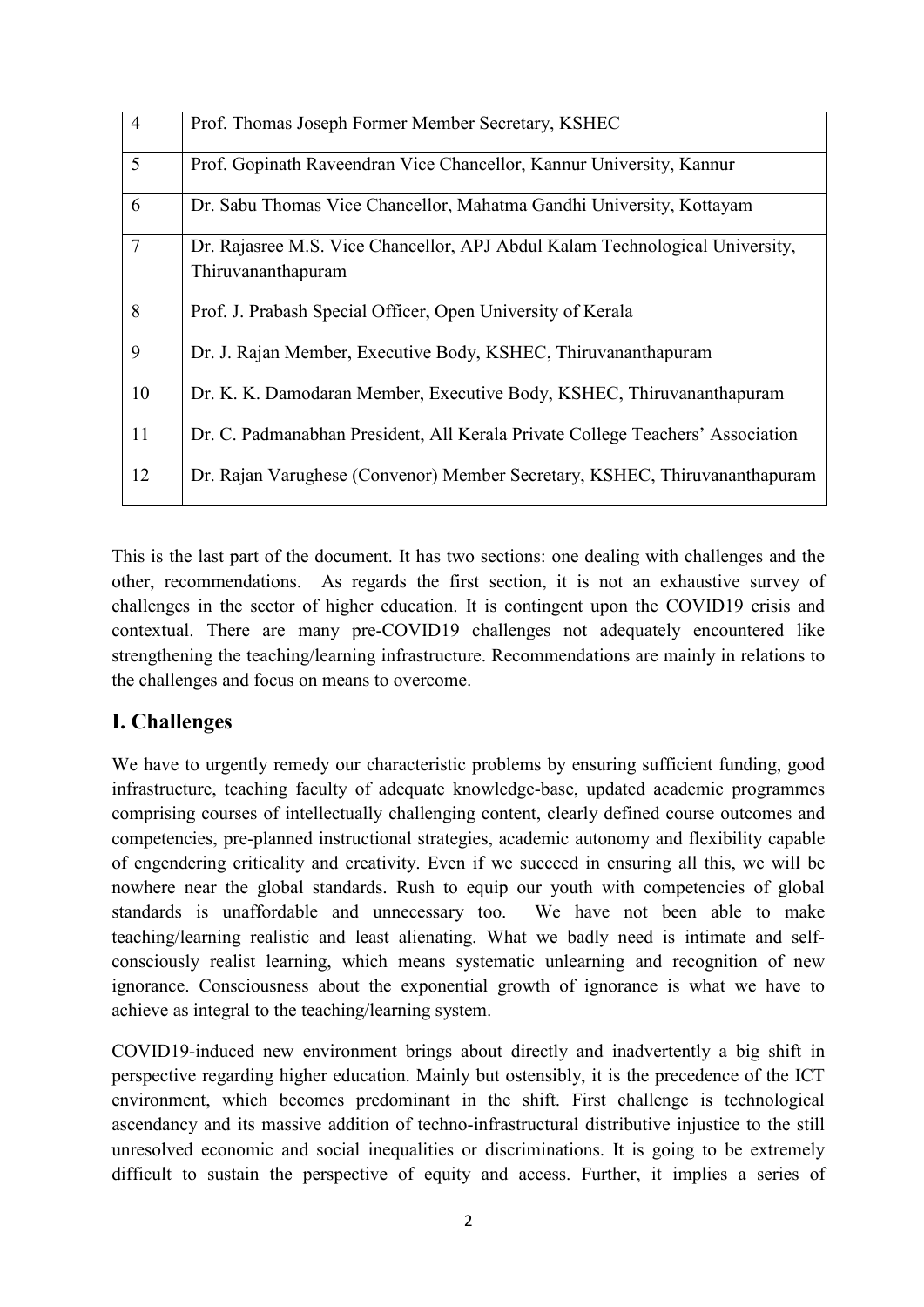imbalance, collectively referred to as digital divide. Above all it implies centralization, bureaucratization, and impairment of autonomy.

#### **1. Online mode**

Online mode is going to stay as a new normal and as the most important complementary to the present mode, if not *a de facto* substitute immediately. It is not COVID19 crisis that has introduced this technology. It has already been there, but more as optional and fashionable than essential. COVID19 crisis made it the only alternative. Webinars and Teleconferencing will become the regular practice. All this has been happening as a crisis-driven stopgap arrangement that precludes quality.

Computer, Internet, and ICT, are undeniably crucial to higher education. They have to be made integral to the university curricula, syllabuses and courses. Online mode has to be incorporated to the present system as a complementary part to reinforce the present classroom practices. Incorporation of online tools is not optional anymore.

At the outset it has to be accepted that Virtual Teaching is not a substitute for the Real that has all exclusive advantages of being real. Nonetheless, in the current circumstance of physical distancing Virtual Teaching/Learning is the sole alternative, which has already been complementing classroom teaching. Design, transmission and assessment of courses in online mode would gain precedence over the campus mode so long as physical distancing and immobility remain unavoidable. Even after the removal of pandemic restrictions, online mode would continue as synchronous and asynchronous complement. Blended teaching/learning shall be a new normal.

#### **a) Online Infrastructure**

Online teaching without necessary tools and professional competence will compromise quality. Online teaching without its sophisticated multi-media digital content is a tedious job for teachers and a burden done the students. It should be well-designed audio-video data transmission exploratory enough to teachers and an extremely rich learning experience inspiring enough to students.

Differences between online and classroom teaching are not just those confined to the medium and environment. They range across the art or science of teaching, designing of learning outcomes, techniques of communication, ways of facilitating learning, and methods of evaluation. Synchronous instructions and asynchronous learning replicating on-ground teaching/learning in online mode cannot meet these challenges.

Teachers have to use online instructional methods/tools such as software-driven course designing, web-based instruction, computer-mediated communication, mind mapping, administration of videos, imaging technology, infographic visualization, participatory learning facilitation, hosting the audio/video podcasts, and effective management of digital content. Visual tools help in a graphical or pictorial way to represent ideas and concepts amenable to comprehend, analyze, synthesize, evaluate and generate their new forms. Opposed to a linear text, mind mapping, infographic, and imaging tools help structure knowledge along the line of the cognitive process. Quality online teaching/learning and evaluation tools are high-input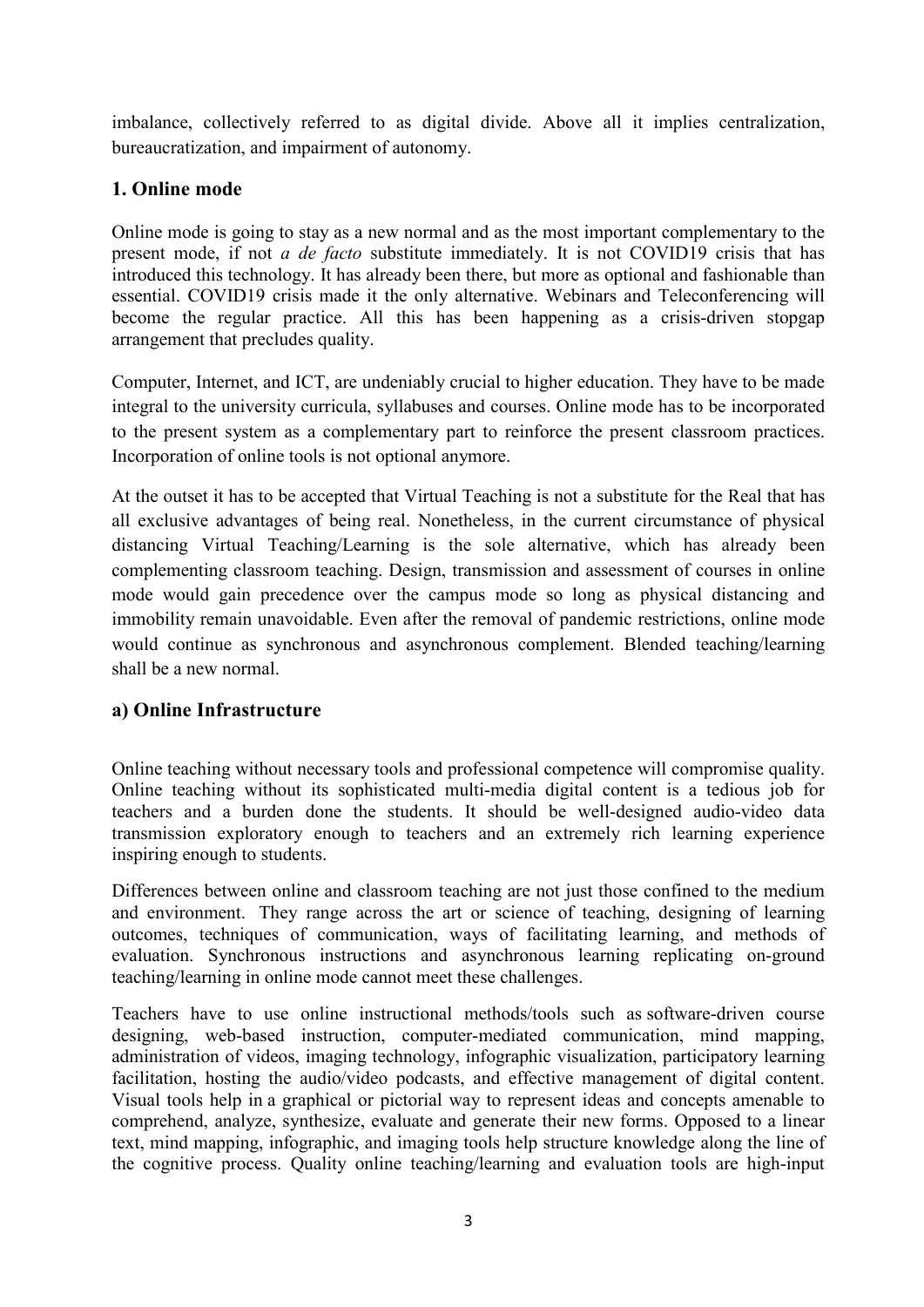facilities demanding considerable investment for establishing the necessary technological infrastructure.



Uninterrupted access through satellite or fibre-optic circuits or mobile networks of sufficient bandwidth is considered essential in all. High speed and low cost Internet access must be available to all higher education institutions.

The availability of hardware, software, network equipment, connectivity, and 24X7 reliable information are keys to bridging the digital divide in education. It is necessary to provide a benchmark for institutional infrastructural requirements. optic circuits or mobile networks of sufficient<br>  $\mu$  speed and low cost Internet access must be<br>  $\mu$ k equipment, connectivity, and 24X7 reliable<br>
vide in education. It is necessary to provide a<br>
rements.<br>
Ed campus area

It is high time every university has completed campus area networking and implemented institutional administration based on the system of enterprise Resource Management (ERP) enabling perfect academic career accountability of teachers as well as students from their e to exit. vallability of hardware, software, network equipment, connectivity, and 24X7 reliable ation are keys to bridging the digital divide in education. It is necessary to provide a mark for institutional infrastructural requirem

#### **b) Digital Divide**

Many teachers are worried what they would do if students prefer virtual mode of learning to actual. Even then teachers as trained professionals in web-based teaching with advanced digital actual. Even then teachers as trained professionals in web-based teaching with advanced digital tools would be inevitable as good mentors helping students how to learn. Technological obsolescence of pedagogy will widen the generation gap between students and teachers.

Source: MHRD / UGC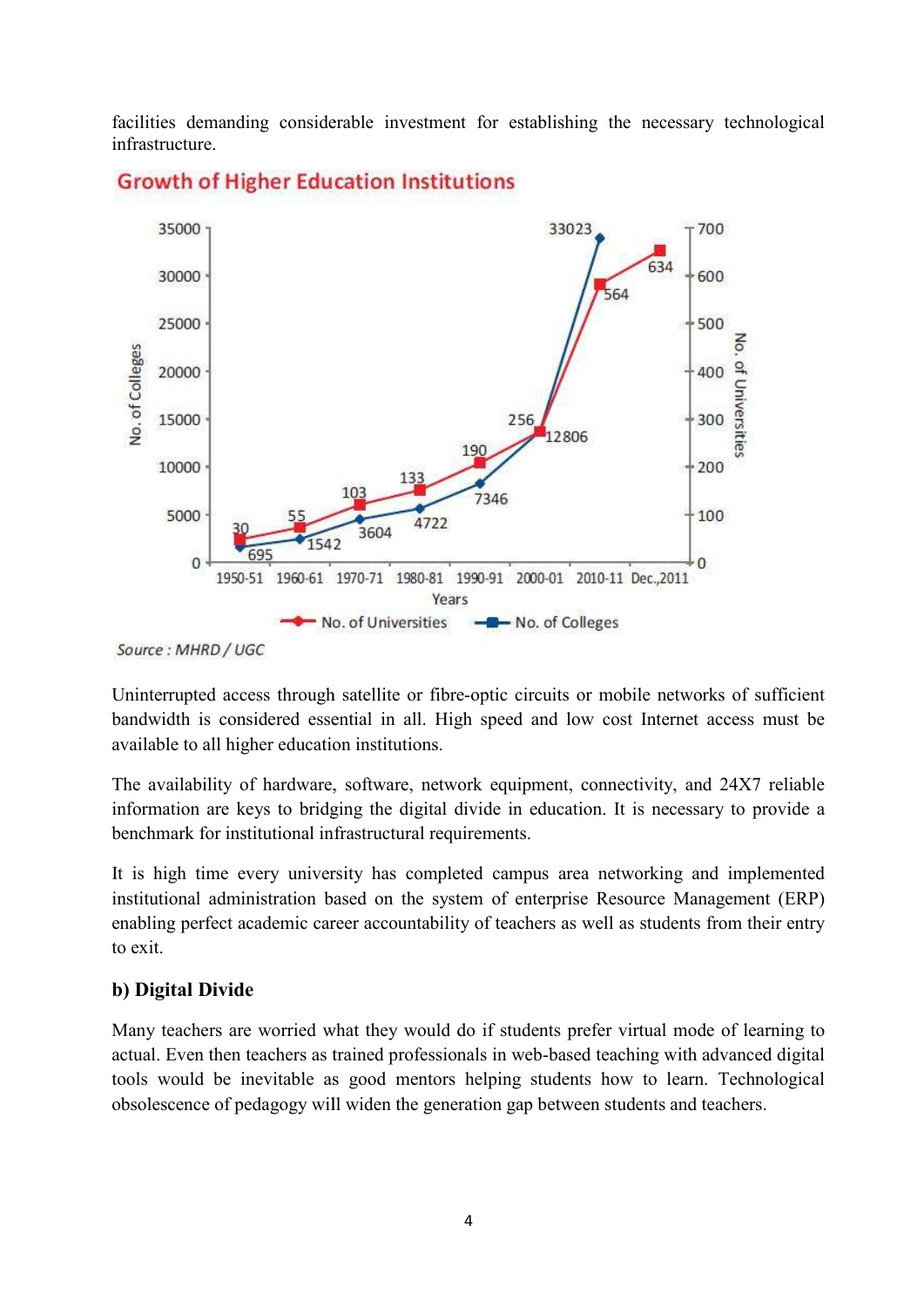Many socio-economic inequalities and cultural discriminations still persist in the state, which have their negative impacts on higher education. As regards higher education institutions, there is grave academic and extra-academic unevenness among colleges, universities, and their faculty. Unevenness exists in matters of basic learning facilities, curricular and co-curricular activities. Nevertheless, there are certain minimum facilities benchmarked. Similarly, there should be benchmarks for institutional level infrastructure for online education. Digital divide in the competitive context puts one section totally disadvantaged. Bridging the digital divide among teachers and students as well as between teachers and students helps improve academic performance.

It is extremely important to evolve ways and means of bridging the digital divide. Concrete data regarding the nature and causes of digital divide existing in Kerala have to be collected for adopting measures to bridge it. There must be safeguards to ensure that there is no dropout due to online turn. If online is to work effectively there must be flexibility in place, time, transaction and evaluation. Such flexibilities must be brought in as a part of the online system. Introducing flexible systems and practices suitable to online systems of education is hence a crucial factor. Basic requirements to permanently bridge the digital divide in education are availability of hardware, software, network equipment, connectivity throughout 24x7. In Kerala the local self-governing institutions, voluntary organizations, and industries can help in setting up renewable energy based digital technology centres for rural colleges as they did in the case of schools in the remote villages along the forest fringes.

#### **c) Quality**

We should redefine the parameters of equity, access and excellence to ensure that the online mode does not operate outside the ambit of these essential requirements.

Pandemic-driven shift to online mode would increasingly encourage mushrooming of various soft skill-based programmes and shallow hands-on trainings in all the universities.

It is important to take precautions to ensure quality. Unless employability is ensured through guaranteed skill/competency, the programmes would only add to the various self-financing programmes.

Although the UGC allows such certificate/diploma programmes, it is important that universities confine themselves to their institutional mandates – research, production of knowledge and its transmission..

Technological sophistication alone cannot ensure quality, for it helps higher education to be more centralized and bureaucratic. In order to achieve quality higher education we have to decentralize and de-bureaucratize the whole set up.

#### **d) Online Technology Training**

Teacher training programmes in the country have not been adequately updated in the country as yet, in spite reforms proposed regarding the duration. Although teachers in colleges and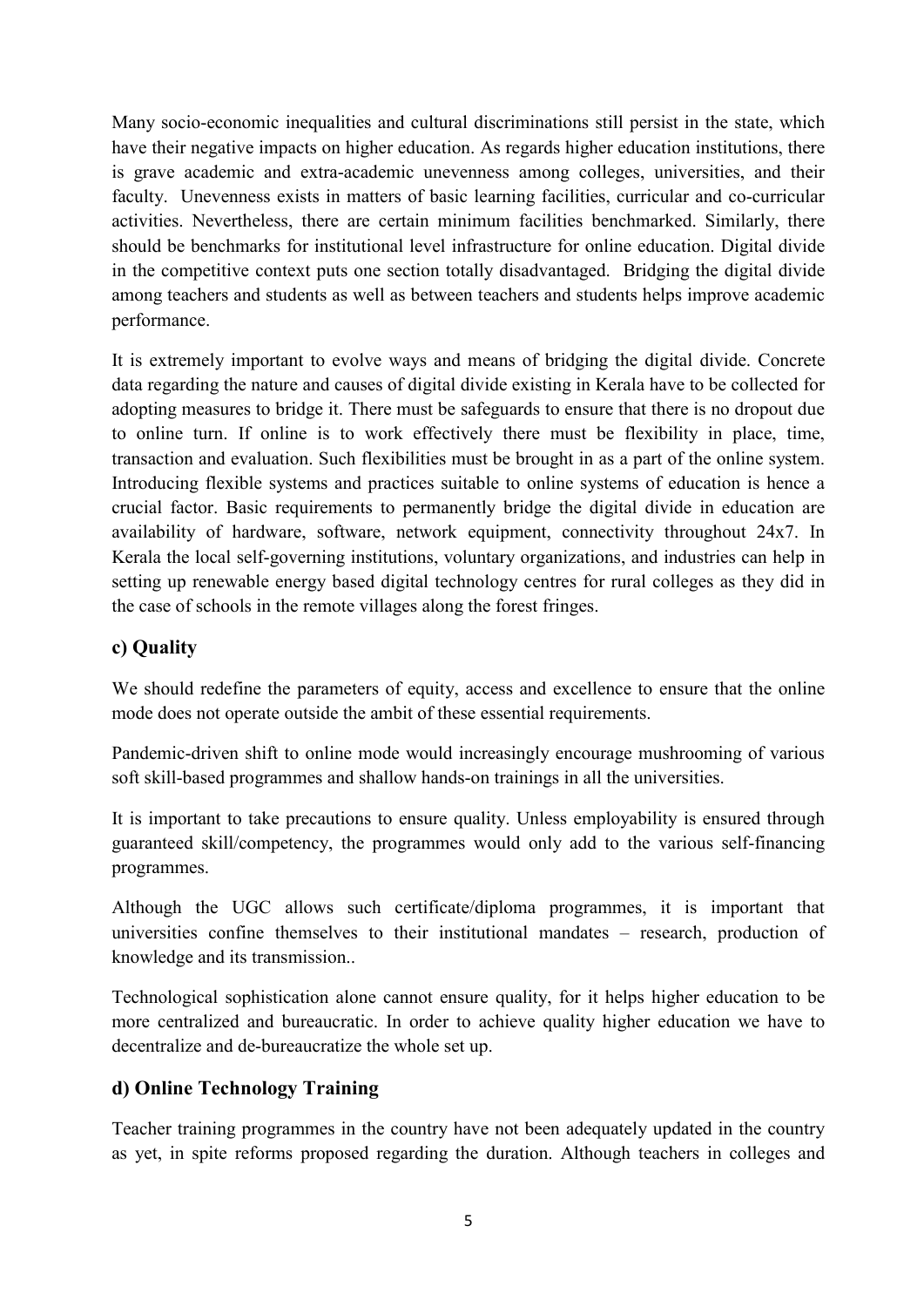universities are periodically updated/upgraded in their knowledge fields, they lack pedagogic training.

Onset of online mode will put them more disadvantageous. We have to think about the ways and means of training teachers in the use of the latest technology and tools. It is necessary to turn all teachers into professionals capable of using the technology innovatively and train students how to make the best of it.

Many have switched to online teaching but under compulsion and mostly without previous experience. By and large online teaching today is the classroom lecture carried forward to the virtual. It should have been at least a smart classroom teaching rendered as podcast. Online teaching/learning as COVID19-induced mode under crisis management has been largely the conventional practices carried to the virtual mode. It is important for teachers to be formally accustomed to the art, science, and methods of ICT based pedagogy for being effective in Virtual Teaching.

A teacher should learn online instruction methods and models of communication to run online courses effectively. Finally, s/he should know the use of technology for formative and summative assessments of online courses. Converting a conventional course into online mode is not an easy task.

Teachers have to formally learn how to design online courses using the Instructional System Design (ISD) based on ADDIE, the generic five phases —Analysis, Design, Development, Implementation, and Evaluation.

National Programme on Technology Enhanced Learning (NPTEL), which is an initiative by seven Indian Institutes o f Technology (IIT Bombay, Delhi, Guwahati, Kanpur, Kharagpur, Madras and Roorkee) and Indian Institute of Science (IISc) will be helpful for creating course contents in engineering and science.

It is important to understand the features of online technology and acquire skills in using the open source platforms and Learning Management Systems (LMS) like SWAYAM and MOODLE. Many have started familiarizing themselves with platforms like Zoom, Google Talk, Google Hangouts, Google Classroom, Google Docs, Google Forms, G-meet, JIt, Cisco Webex etc., for running online courses and participating in online conferences. Training in all these is extremely important as an essential means of quality assurance in higher education. Teachers need participatory workshops and hands-on training in multimedia tools for enabling them to professionally rearticulate themselves without leaving their tasks to substitutes. They must be trained in Multimedia Production Tools as well. All this are going to be integral to teaching and learning even during the post-pandemic times.

For the promotion of group activities and human research development in experimental science and other branches of knowledge, Universities in the state should take help from Inter University Accelerator Centre, the first Inter-University Centre established by the UGC for developing within the university system world class facilities for accelerator based research,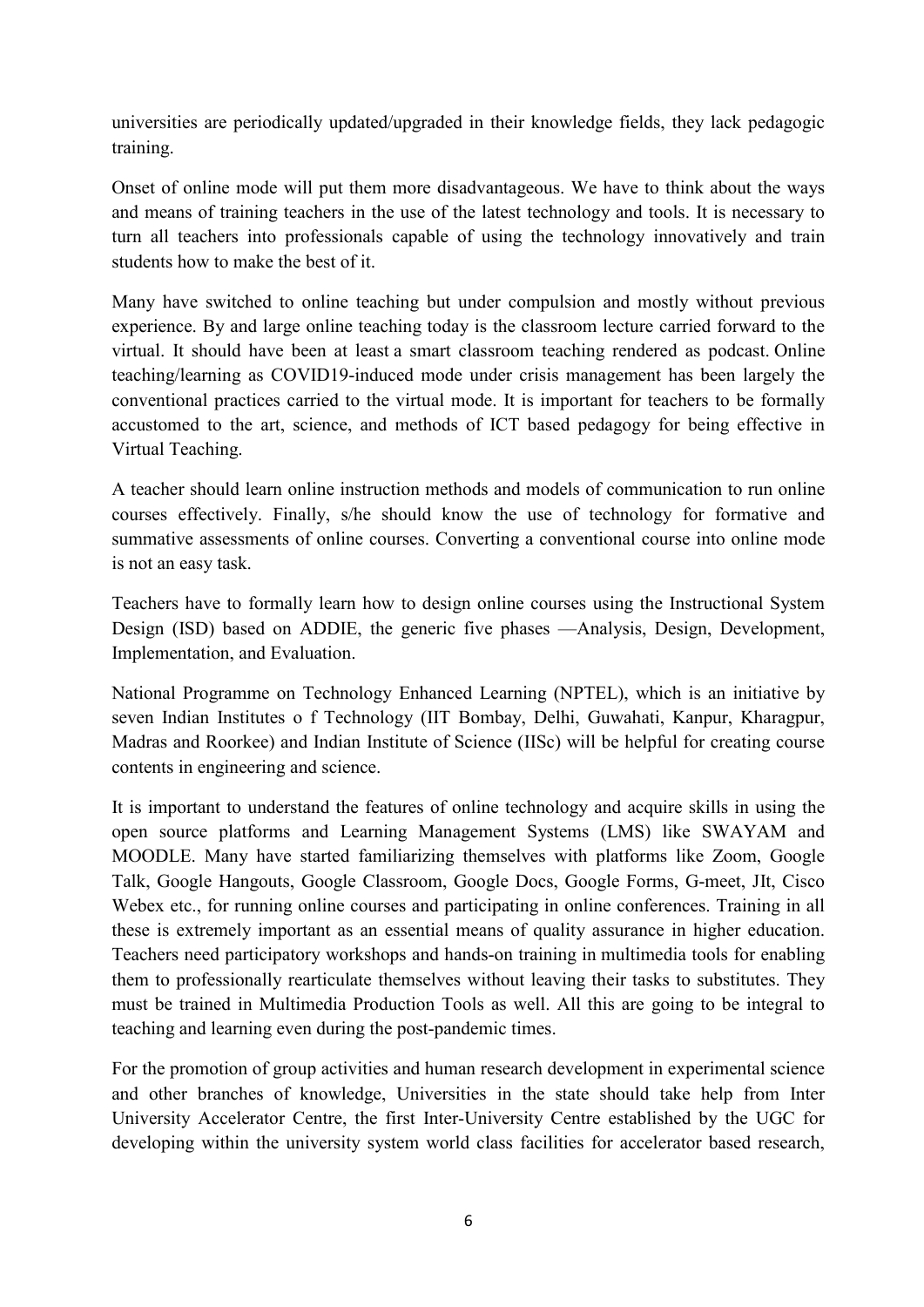formulating common research programmes, and developing collaboration with universities and other premier research institutions.

UGC-Department of Atomic Energy (DAE), created for developing competence and promoting research in front line areas of science and technology in Indian Universities..

Inter University Centre for Astronomy and Astrophysics (IUCAA), Pune helps initiate research and developmental activities in Astronomy and Astrophysics in the University sector by providing advanced centralized facilities for subjects not adequately taught in the university departments and colleges. Our university departments interested in the field can use the facility.

Consortium for Educational Communication (CEC), an Inter University Centre of the UGC for addressing the needs of Higher Education through the use of powerful medium of Television along with the appropriate use of emerging Information Communication Technology (ICT). Of the 22 Educational Multi-media Research Centres (EMRC) established by CEC for the production of educational programmes, one is at Calicut University.

# **2. Strengthening Autonomy**

Autonomy and flexibility are indispensable for higher education institutions to be enterprising and innovative.

Autonomy of universities has been steadily declining for the last two decades as a result of the post-GATS reforms of higher education. COVID19 emergency situation has accentuated the process.

Universities have to be wary of the impairment of their autonomy in the wake of the pandemic emergency that necessitates bureaucratic dictation of the terms and norms of academic working, alterations in the curricula, instituting new programmes, and design of courses.

A new set of accountability criteria would be necessary for higher education institutions to function smoothly and autonomously with Online Course Management Systems.

It is necessary to modify the university Acts, Statutes, and Ordinances with a view to strengthening the autonomy of Universities and enabling them to creatively respond to crises in future.

# **3. Centralization and Discrimination**

Covid19 pandemic crisis demanding a total juridico-political centralization and bureaucratization has deprived higher education of its academic autonomy.

There would be high-level centralization of higher education in the country using Internet and ICT. A single online podcast hosting academic programmes, courses and course-material by way of texts and videos has already been proposed.

Centralization is a need of corporates, which they have been trying to nationally impose for homogenizing the curricula under the pretext of enhancing academic quality and industrial employability.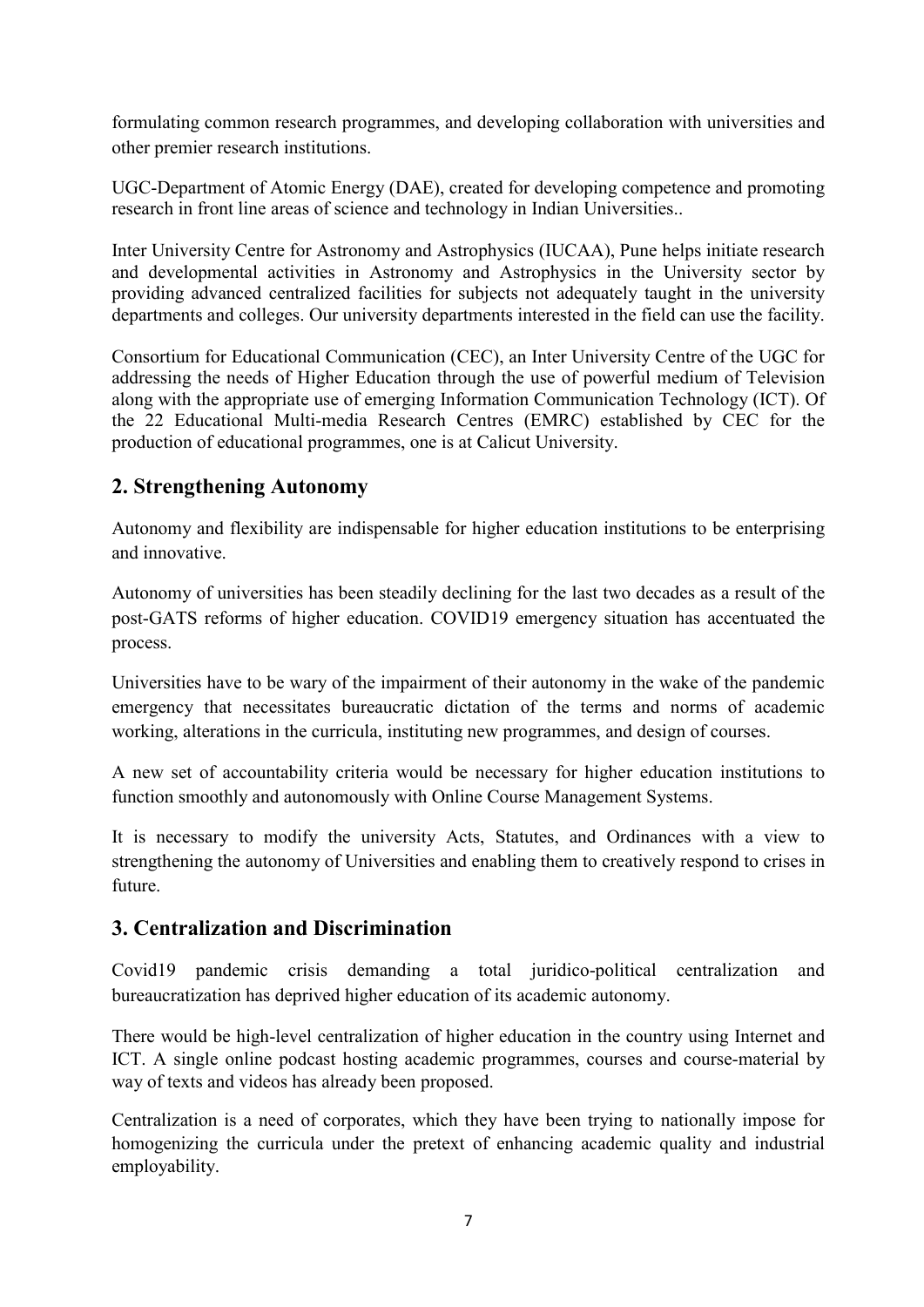It is necessary to rethink the management of higher education in Kerala by drawing insights from the state's decentralized set up under democratic centralism, which could effectively combat the pandemic and excite global recognition.

Kerala's people's plan, local self-governing bodies, cooperatives and decentralized healthcare in collaboration with the district administration, line departments and the larger public have set a new model for crisis management. A decentralized but actively convergent, it is a model appropriate to counterbalance the rising trend of over-centralization in higher education.

In a developing country like India, where education is viewed as an item of expenditure rather than investment, ordinary universities would be asked to give importance to vocational programmes.

There would be a systematic reduction of allocation for teaching and research in liberal arts, humanities and social sciences. Programmes in them would be offered only in some of the old universities in the public sector and in a few very rich institutions.

Gradually universities offering liberal arts, humanities and social sciences would be subjected to academic and institutional discrimination.

#### **4. Self-financing Institutions**

Quality Assurance of Self-financing institutions in the higher education sector has been possible only in the case a few, while a large number of them remain unaccountable with respect to the academic qualification of teachers, their remuneration, students' fees, and their facilities of learning.

Barring a very few of them that are exceptionally good, the functioning of the rest has been abysmally poor and has deteriorated further under the pandemic lockdown.

It has already been nationally stipulated by the UGC that all higher education institutions must undergo assessment and accreditation ensuring academic accountability and credibility.

Assessment and accreditation is the only means that would promote their institutional selfregulation and guarantee social acceptance.

KSHEC has completed the prerequisites for launching state level assessment and accreditation of the self-financing and other higher education institutions in the state through its Centre (SAAC).

KSHEC has also initiated programmes like the All Kerala Survey of Higher Education Institutions and the Kerala Institutional Ranking Framework (KIRF).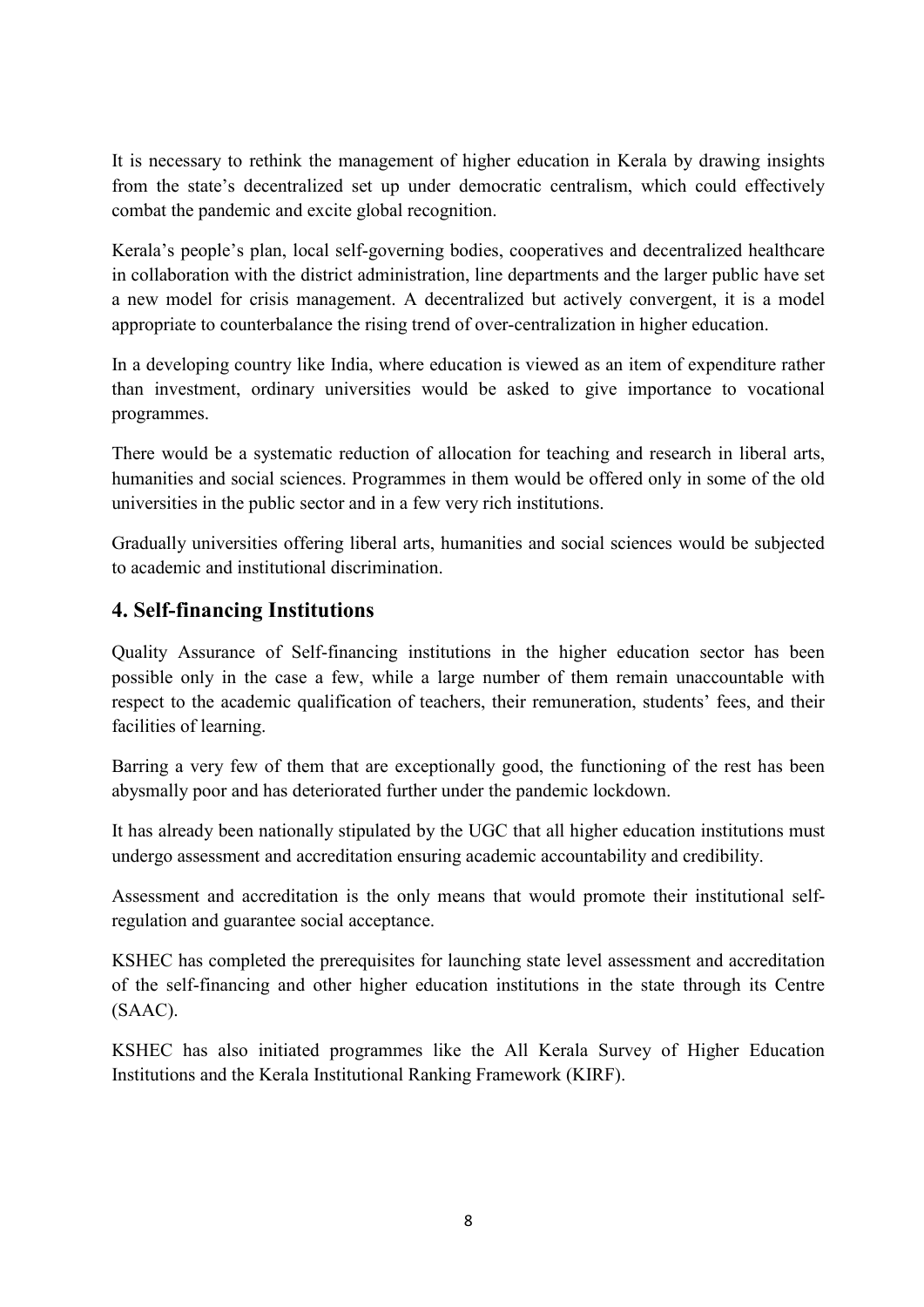These initiatives are based on several parameters and some of which like understanding the research output of individuals/institutions necessitate the use of bibliographic databases like Scopus or the Web of Science.

Ranking systems like National Institutional Ranking Framework (NIRF) and other Global Ranking Systems use Scopus database to populate and verify the data of parameters of research, patents, h-index etc.

Accordingly, the Government of Kerala has to strictly require the self-financing institutions to undergo assessment and accreditation for being eligible to start new academic programmes.

# **5. Added Relevance to the Commencement of Open University**

Universities providing the facility of distance education to people who are unable to pursue regular courses have become more relevant in the wake of the pandemic lockdown. Under COVID19 pressure regular universities having forced turned to operate in distance education mode, Open University system has acquired an added legitimacy too.

There are Fifteen Open Universities in India offering various certificate/diploma, undergraduate, postgraduate and doctoral programmes under Open Distance Learning System (ODLS).

On an average about three lakh candidates used to enroll every year to continue their higher education through ODLS provided by three regular universities in Kerala and Open Universities elsewhere, especially Indira Gandhi National Open University (IGNOU), until its disruption by the UGC's insistence of NAAC Grade above 3.25 as mandatory (UGC Regulations 2018).

Some interim arrangements have taken care of the students already enrolled. A very large number of candidates are deprived of ODLS strongly desire an Open University in the state at the earliest. Kerala has been in an all set stage of preparedness for the past two years to launch its Open University. We urge the Government to speed up its launching as an urgent need. It has been over two years since KSHEC has given necessary pieces of advice to the Government in this regard. Having realized the urgent need and the avoidance of further delay, the Government has issued orders for its immediate establishment. It is expected that the Open University will come true at the earliest.

# **6. Strengthening the Institutional Social Base**

COVID19 situation demands Universities and Colleges to strengthen their social base and community support.

Higher education institutions have a social responsibility to help the larger public to be aware of how advanced knowledge impacts the quality of life and conditions of human existence. People have to be made aware of the problems and prospects of new discoveries and inventions.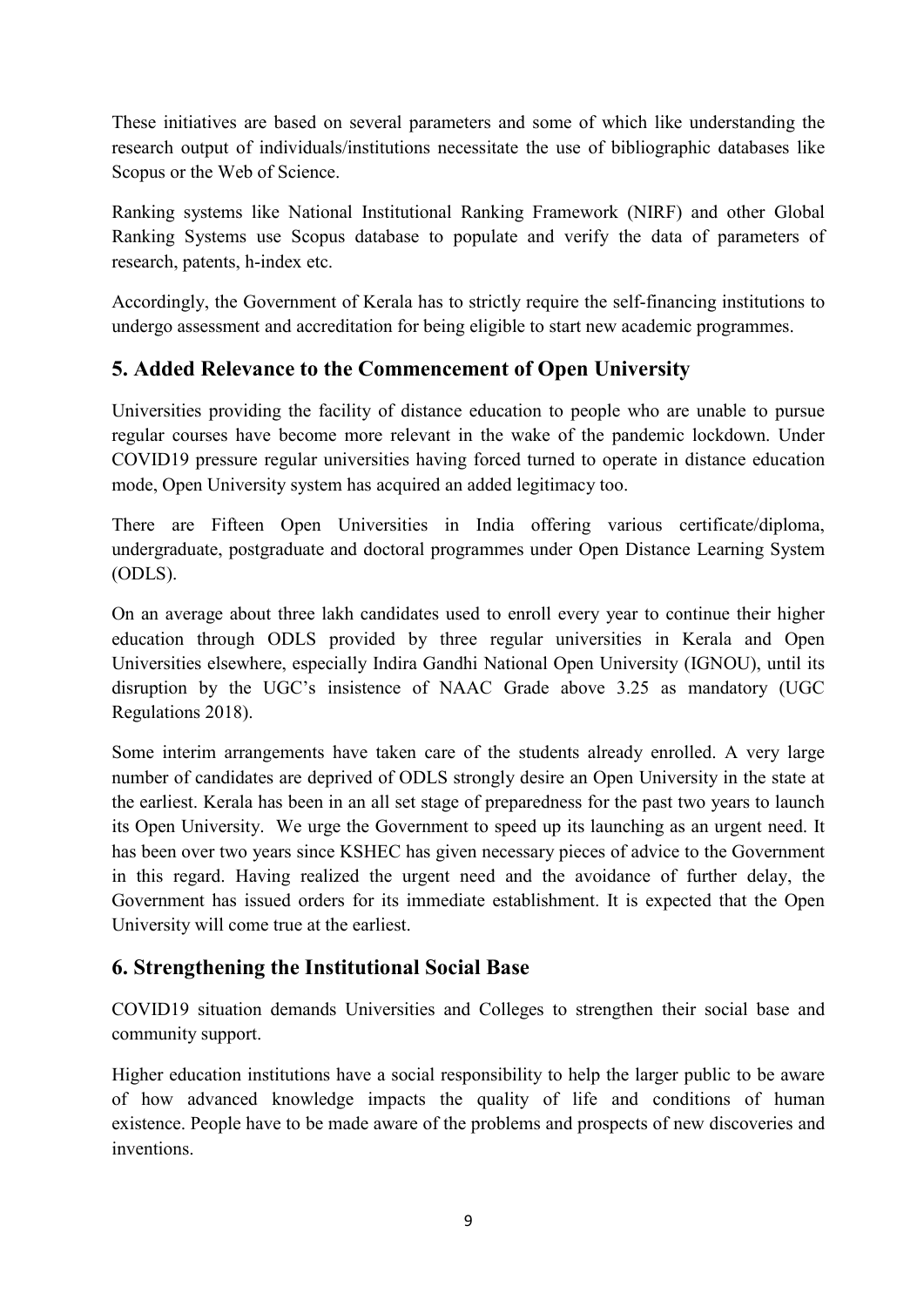COVID19-induced restrictions like physical distancing, lack of freedom to travel and the precedence of the open online mode would force campus spaces to undergo changes. Lecture halls and classrooms would turn into integrated teaching spaces and hands-on learning workshop spaces accommodating not only regular students but also others in the larger society.

There would be a conversion of rigidly defined specific spaces in the higher education institutions into flexible open spaces amenable to multiple uses including those of the community learning and research.

# **7. Entrenching Cross-disciplinary Perspective**

Entrenching cross-disciplinary perspective is easier said than done, for disciplines would not allow it. Nevertheless, as knowledge grows, disciplines are drawing closer to one another, blurring their traditional contours and boundaries. There is convergence of disciplines explicit in all the emerging knowledge fields. Teachers with cross-disciplinary literacy alone would be able to handle them. Students would need the help of such teachers for them to acquire high order cross-disciplinary adaptability, an indispensable prerequisite for higher studies.

It is extremely difficult to pull teachers out of their rampant and impervious disciplinary silos. Most of them are not amenable to initiatives of cross-disciplinary literacy.

Like technology, it is too difficult for the majority to resist the rise of cross-disciplinary knowledge fields that the dominant economy engenders. Interestingly, it is not disciplines, but some of the cross-disciplinary fields that can confront the dominant economy's agenda. Critical political economy, anthropology of development, environmental science, women studies, Dalit studies etc., are examples. Dominant economy would not allow such cross-disciplinary fields to thrive for obvious reasons.

Corporate economy subsidizes production and transmission of cross-disciplinary knowledge in science-tech hybrid fields, which is globally marketable. Under its pressure most universities would be encouraged to turn themselves into multi-disciplinary institutions of high standards with cross-disciplinary teaching and research.

Universities and autonomous colleges would be required to develop innovative courses and curriculum in such fields, follow centrally approved learning outcomes, and conduct continuous evaluation.

# **8. Emerging New Areas of Knowledge**

It is not possible for us to percolate all the emerging new areas of global science and technology into our university and college education. It is not necessary either, for it is counterproductive to dump pre-packaged science and technology of global value into all heads. Knowledge is not a linear growth in technology/science, but dynamic, uncertain and in flux always.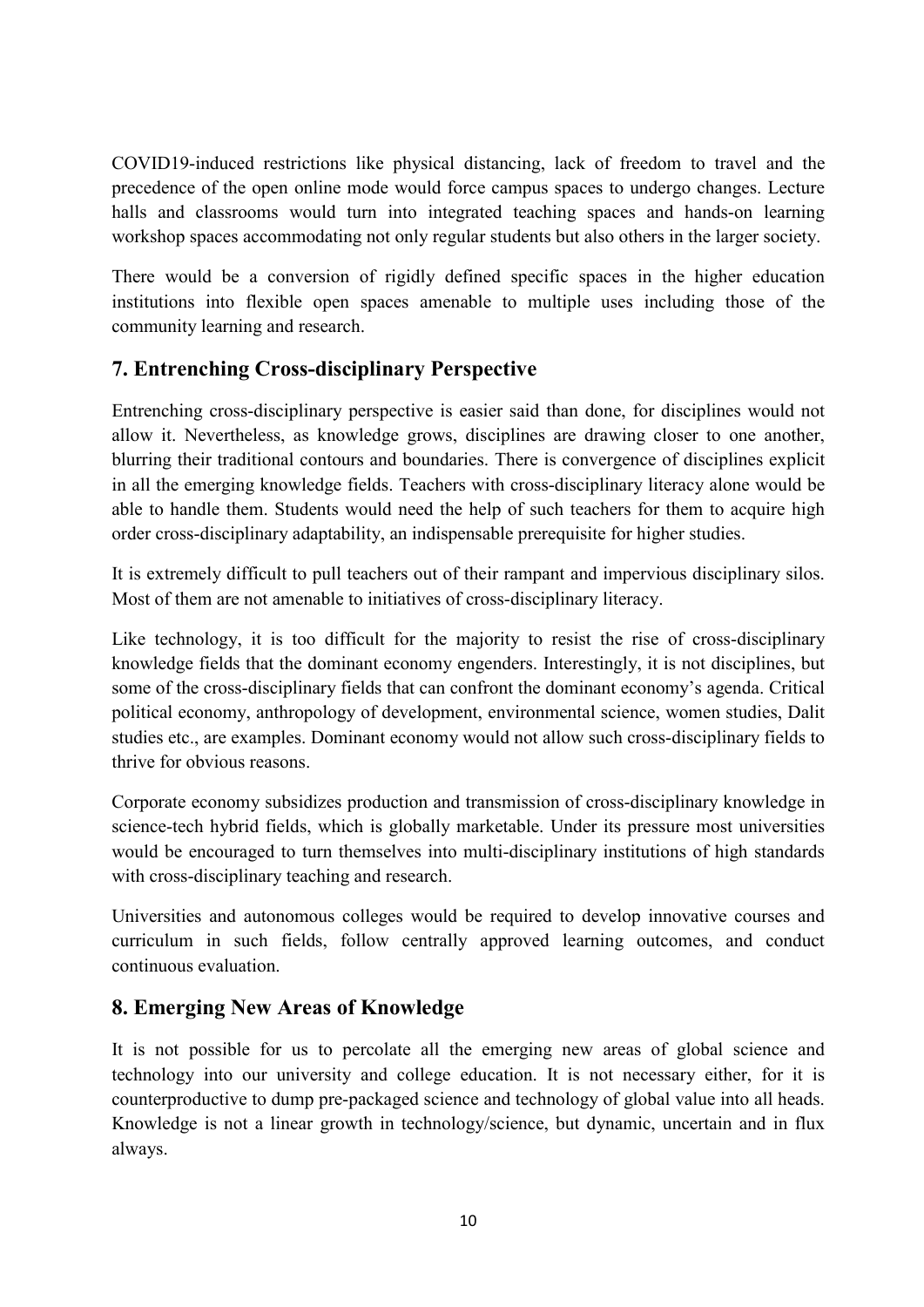There are several liberal arts, humanities and social sciences of great relevance not appropriately promoted in the higher education institutions of Kerala. While all of them are taught independently, their mutually complementary combinations have not been tried much. Any of them in viable combinations is a potential area of knowledge in the present day context. Anthropology is the most suitable elemental discipline that turns any of the liberal arts, humanities and social sciences into alloy like combines of strength.

Anthropology, a leading knowledge field among social sciences the world over including India, though had renowned advocates in Kerala, is least represented in the state's higher education today. It is being taught independently and in combination with all other branches of knowledge including science and technology in most universities the world over.

Universities and colleges should think of combining anthropology with languages, linguistics, arts, archaeology, history, economics, political science, sociology, psychology, ethics, gender studies, food science, public health, community studies, local self-government, cooperatives etc., at the undergraduate and postgraduate levels. Schooling of ethnic groups in their own language has been a question in Kerala too against the loss of indigenous cultures. Anthropology of orality and literacy has been a scholarly area of wide world attention, but for Kerala. As a cross-disciplinary field, it deserves attention of the state's higher education institutions.

Economic anthropology dealing with livelihood systems, development, urbanization, globalization etc., has developed into newer sub disciplines of anthropology, like business anthropology today. It is very important as a sub-discipline in relation to the various fields of medicine, environment science and disaster management studies.

Anthropology of Disasters has developed in India since the Tsunami. Disaster prevention and preparedness, vulnerable populations, cultural factors inhibiting preparedness and prevention, equitable resilience and other factors, are becoming increasingly relevant to Kerala.

# **9. Revamping the Examination System**

A major challenge that the online mode poses is the need for a total revamping of the existing Examination System that is heavily dependent on descriptive accounts. Mere shift to Optical Mark Recognition/Reading (OMR) evaluation system, heavily dependent on multiplechoice questions, will not help. Technological adoption must be sophisticated enough to be in perfect alignment with Outcome Based Education (OBE).

Assessment methods have to be based on Bloom's action verbs or stem words adequate for ascertaining the knowledge categories (KCs) and cognitive levels (CLs). Teachers have to frame questions with action verbs targeted to capture understanding of each KCs and CLs separately or in combinations. Different values have to be assigned to KCs and CLs in order to evaluate the demonstration in the answers as the proof of attainment of the level. They have to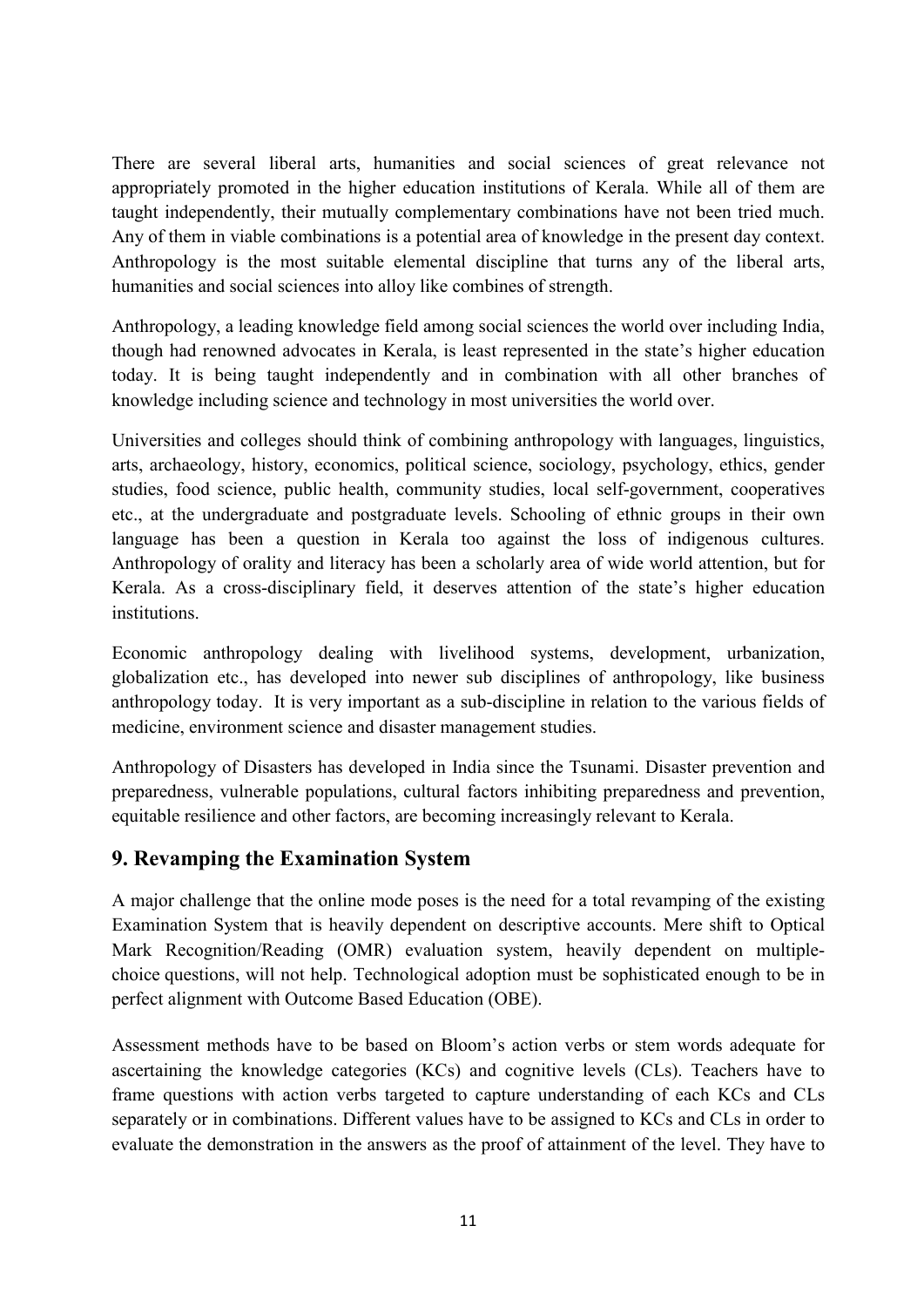set the Criteria for identifying the perfection in attainment at each level and evolve Criteria Relied Assessment Method (CRAM) for the graded evaluation of students.

Institutions and Governments have to bring about necessary changes in the organisational structure for facilitating the OBE based evaluation as new normal in the higher education institutions. Many technologically updated proctored centres will have to be established by universities themselves for the conduct of examinations assured of reliability and quality.

# **10. Earn While You Learn**

Earn While You Learn (EWYL) is a socially significant scheme that deserves promotion with caution. Kerala has great potential for the implementation of the scheme provided there is proper planning, funding and co-ordination by government and universities. For a state like Kerala it adds to social security, equity, and access guaranteed to a certain extent by merit cum means scholarships.

There are many benefits for EWYL Scheme. Most important is mitigation of economically backward students' hardships in education due to income shortage, inculcation of dignity of labour including values of hard work among students, enhancement of skills adding to employability, strengthening of resourcefulness to take up better jobs in the future, development of personal interest and preference in the fields of learning, reduction of the sense of alienation in the students' minds about what they learn, and transformation of higher education into a self-directed, personal, and life-related enterprise, not always curiosity driven though.

EWYL Scheme will be effective and sustainable as a transforming initiative only if the Universities and Colleges provide for flexibility and choice in their governance, which should attract and retain students by providing them adequate environment to acquire professional skills to take up temporary jobs to earn while they learn.

We have to be cautious because in the developed countries this scheme is meant to encourage the Government to withdraw from the financial assistance to the poor students. It is a scheme that gives the employers a good opportunity to influence curriculum design and course content, so as to reduce their recruitment and training costs.

# **II. Recommendations**

Recommendations given below are mainly contingent and selective under the COVID19 crisis pressure. Although some of the general points are also included, they are not exhaustive. We have to go on evolving the implementable ways and means of overcoming challenges.

#### **Measures to make the shift to online mode smooth and quality ensured:**

Integrate Computer, Internet, and ICT to the university curricula, syllabuses and courses. Incorporate them as inevitable tools of higher education.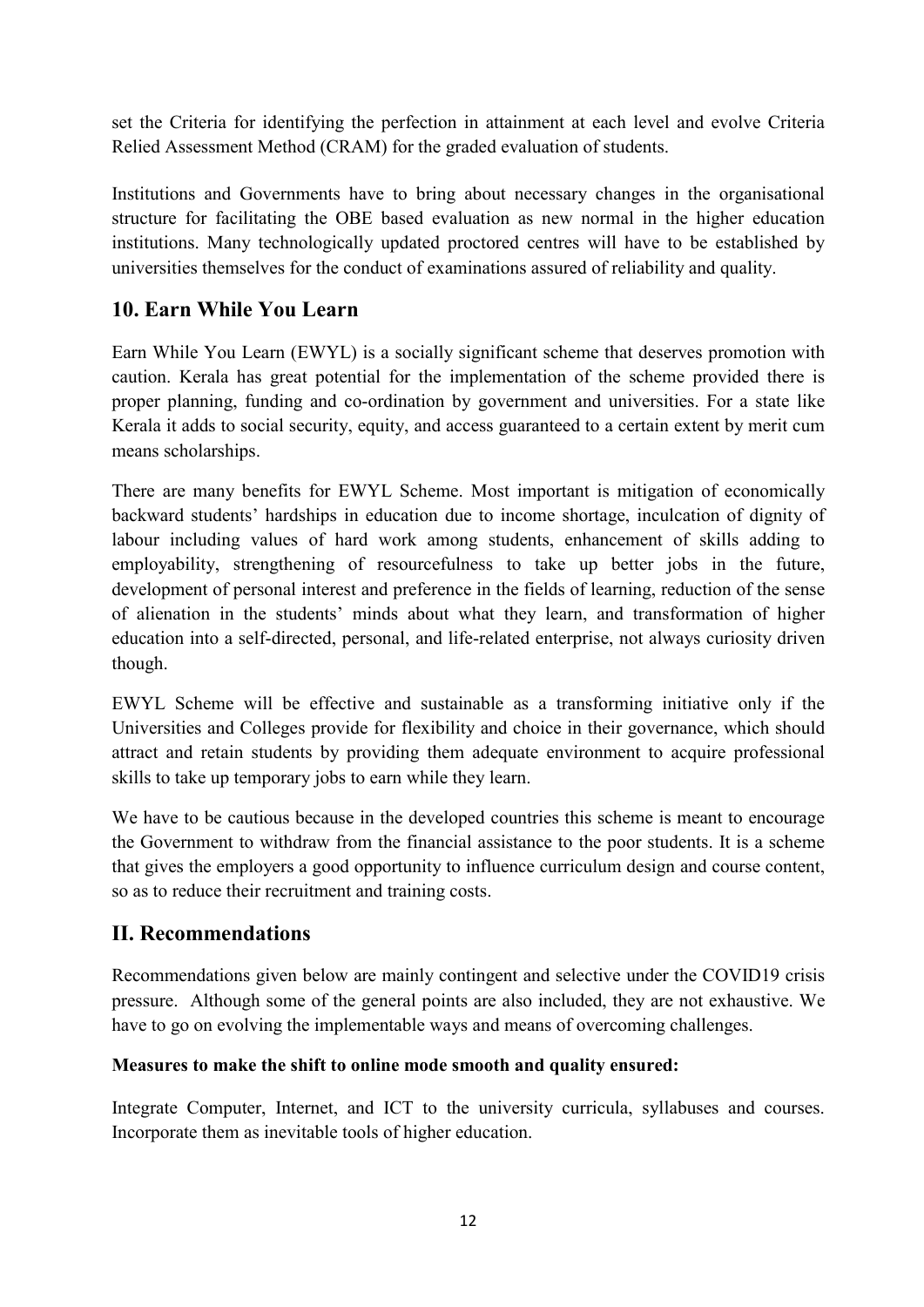Virtual Teaching/Learning, the sole alternative under the compelling circumstance during the pandemic, has to be rendered possible with all necessary infrastructure and technology.

KSHEC seeks to advise universities in the state to assess not only their obsolescence in the curricular content and pedagogy but also in the technological infrastructure.

Traditional parameters should undergo changes when the online mode gets integrated into the formal system. Therefore, KSHEC would undertake a study regarding the changes in such parameters to ensure that Kerala retains its merits even while using online education as a complementary system.

All higher education institutions should have online blended teaching/learning facilities of synchronous and asynchronous types as a new normal.

Every university and college should have more smart classrooms with computerized writing/display boards.

All advantages of technology in the art or science of teaching, designing of learning outcomes, techniques of communication, ways of facilitating learning, and methods of evaluation must be utilized to narrow down the differences between the actual and virtual.

Teachers should be following Learning Management Systems (LMS) developed in open source platforms like SWAYAM and MOODLE. They should use MHRD's Virtual Laboratory.

Ideally, it is better for every institution to have a platform and LMS of its own for designing and teaching online courses.

Teachers must be enabled to use online instructional methods/tools such as software-driven course designing, web-based instruction, computer-mediated communication, mind mapping, imaging technology, infographic visualization, participatory learning facilitation, hosting the audio/video podcasts, and effective management of digital content.

Adopt measures to ensure the availability of quality online teaching/learning and evaluation tools that are high-input facilities in as many institutions as possible. Ensure there is sufficient allocation for providing the necessary technological infrastructure.

Uninterrupted high-speed low cost Internet access through satellite or fibre-optic circuits or mobile networks of sufficient bandwidth must be available to all main colleges and universities in the state.

Outcome Based Education has to be properly understood to rearticulate the Curricula, syllabuses, Course Outcomes, Programme Specific Outcomes and Graduate Attributes before integrating the online as complementary to the classroom teaching learning environment.

#### **Measures to bridge the Digital Divide and strengthen the cause of equity, access**

The first step towards bridging the digital divide is a detailed stocktaking of the situation. KSHEC should generate concrete data regarding the nature and extent of digital divide existing in the state for evolving strategies to bridge it.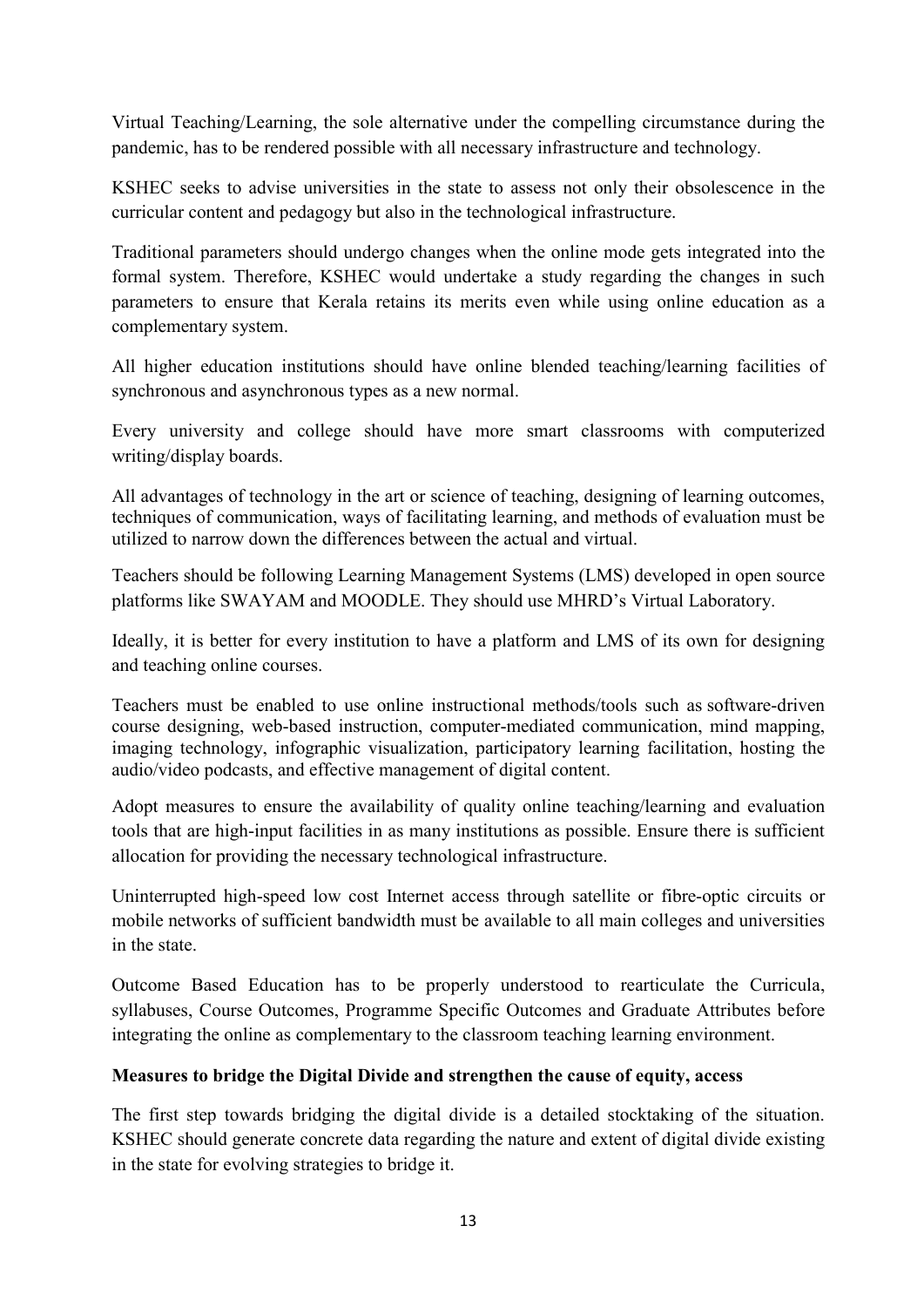KSHEC has to conduct a survey to assess the social preparedness to satisfy the prerequisites for online teaching and learning.

It is specifically to assess the technological accessibility of the students and identify the ways, means, and source of support for equipping the students lacking it.

Support of Local Self-Governing Bodies, State Library Council, Kudumbashree, cooperatives, voluntary agencies, charitable societies and individuals could be sought for assessing the number of students unable to access the facilities as well as for resolving their problems.

Immediate attempts must be made to ascertain whether there are dropouts in higher education due to the lack of essential facilities for online learning. Institutions must be told to ensure that there is no dropout wanting facilities to access online teaching.

There must be immediate steps to provide laptops/tablets or smart phones to poor students. Institutions have to provide free Internet and free equipment/tools for the poor.

Government should institute more scholarships for poor students to buy the necessary equipments to avail themselves of the online learning facility.

Special attention is required to resolve the shortage of infrastructural facilities among colleges and universities in the backward areas.

It is necessary to determine the benchmarks of technological infrastructure for online education and make sure that all the public funded colleges, where the poor students congregate, satisfy them.

It is necessary to introduce flexible systems and practices, which are suitable to online systems of education. Flexibility in place and time of teaching and evaluation has to be ensured.

Colleges and universities should make sure that online teaching and evaluation involves no competitive context putting poor students disadvantaged.

There should be special care about bridging the digital divide among teachers. KHEC has to advise the government to provide enough funds for upgrading technological infrastructure.

Institutions should mobilize support from Local self-governing institutions, cooperatives and other voluntary agencies/individuals for equipping poor students hailing from remote areas of no connectivity for online learning.

In Kerala the local self-governing institutions can help in setting up renewable energy based digital technology centres for rural colleges of Kerala as the state did for the schools in the remote villages along the forest fringes.

We should redefine the parameters of equity, access and excellence to ensure that the online mode operates strictly within the ambit of inclusiveness as well.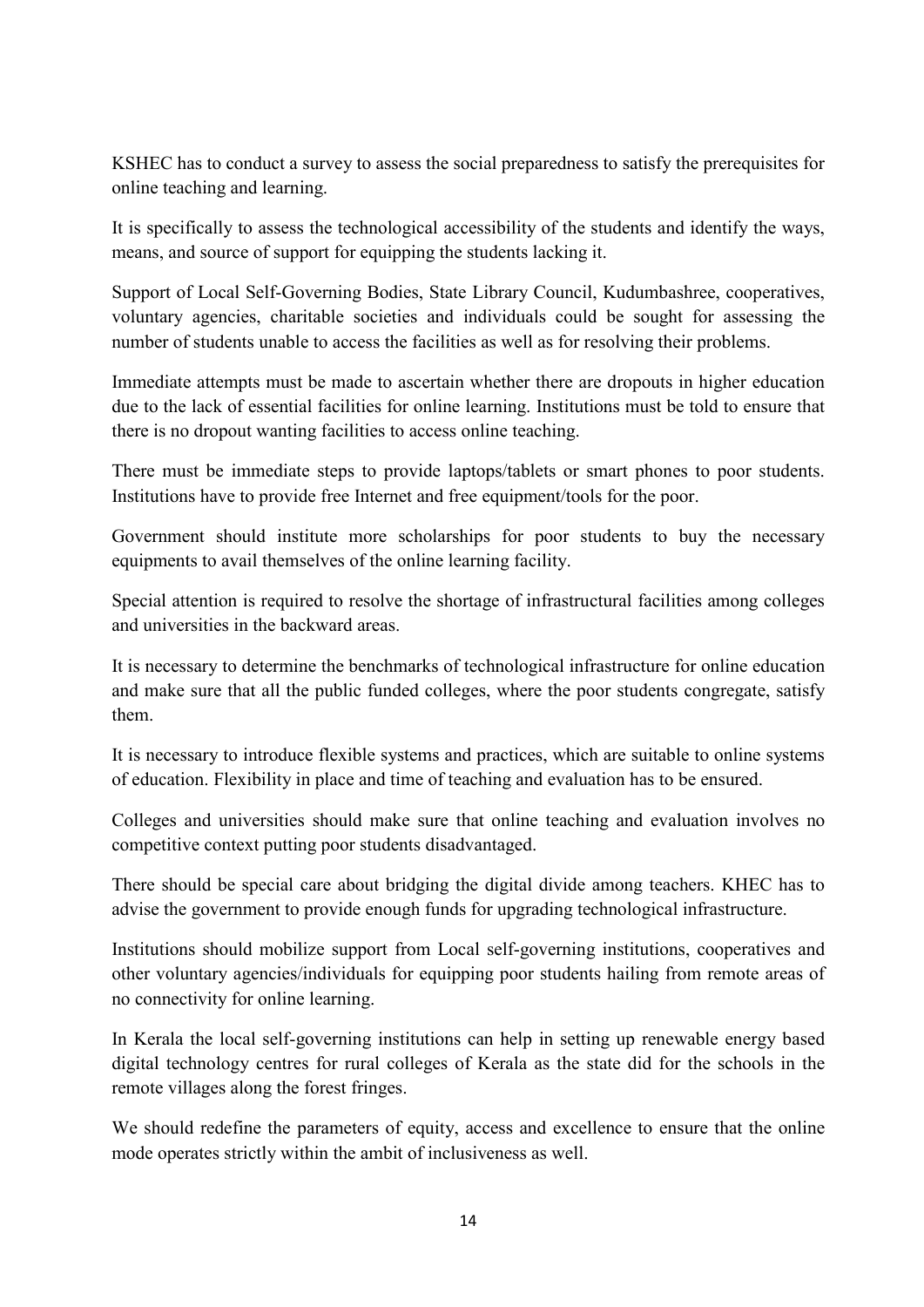It is necessary to see that teaching/learning practices, their environment and administration ensure flexibility and choice.

Universities have to strictly follow the quality assurance criteria in the case of pandemic-driven shift to online mode that would increasingly encourage mushrooming of various soft skillbased programmes and shallow hands-on trainings in all the universities.

It is extremely important to see that such programmes satisfy the avowed skill/competency enhancing employability.

Although UGC allows certificate/diploma programmes, it is always better for universities, as institutions mandated for production and transmission of new knowledge, to concentrate on postgraduate programmes and research.

It is inevitable to decentralize and de-bureaucratize universities in order to enhance quality.

#### **Strengthening Inter-University Networking**

KSHEC should try and strengthen inter-university resource sharing networks among universities and colleges.

KSHEC has to persuade the Vice Chancellors to materialize KALNET, the inter-university library network initiated by the Council, by asking their Librarians to upload the data to the Council's Cloud.

Vice Chancellors have to see that their University Libraries are networked and their automation completed with Online Public Access Catalogues (OPAC).

They should ask their librarians to link the University level networks to form the KALNET.

KSHEC has more or less completed the prerequisites for launching state level assessment and accreditation of the self-financing and other higher education institutions in the state through its Centre (SAAC).

KSHEC has to go ahead with its initiative of the All Kerala Survey of Higher Education Institutions and the Kerala Institutional Ranking Framework (KIRF).

It would be useful to establish Inter-University Community Radio for knowledge transmission.

Institutions should prepare and circulate a multi-media package for social awareness about the implications of research in advanced knowledge fields. They should hold popular campaigns throughout the state with the help of local self-governing institutions.

Centralized Inter-University Consortium has to be established by KSHEC for enabling higher education institutions in the state to access Journals and Research publications at an affordable cost.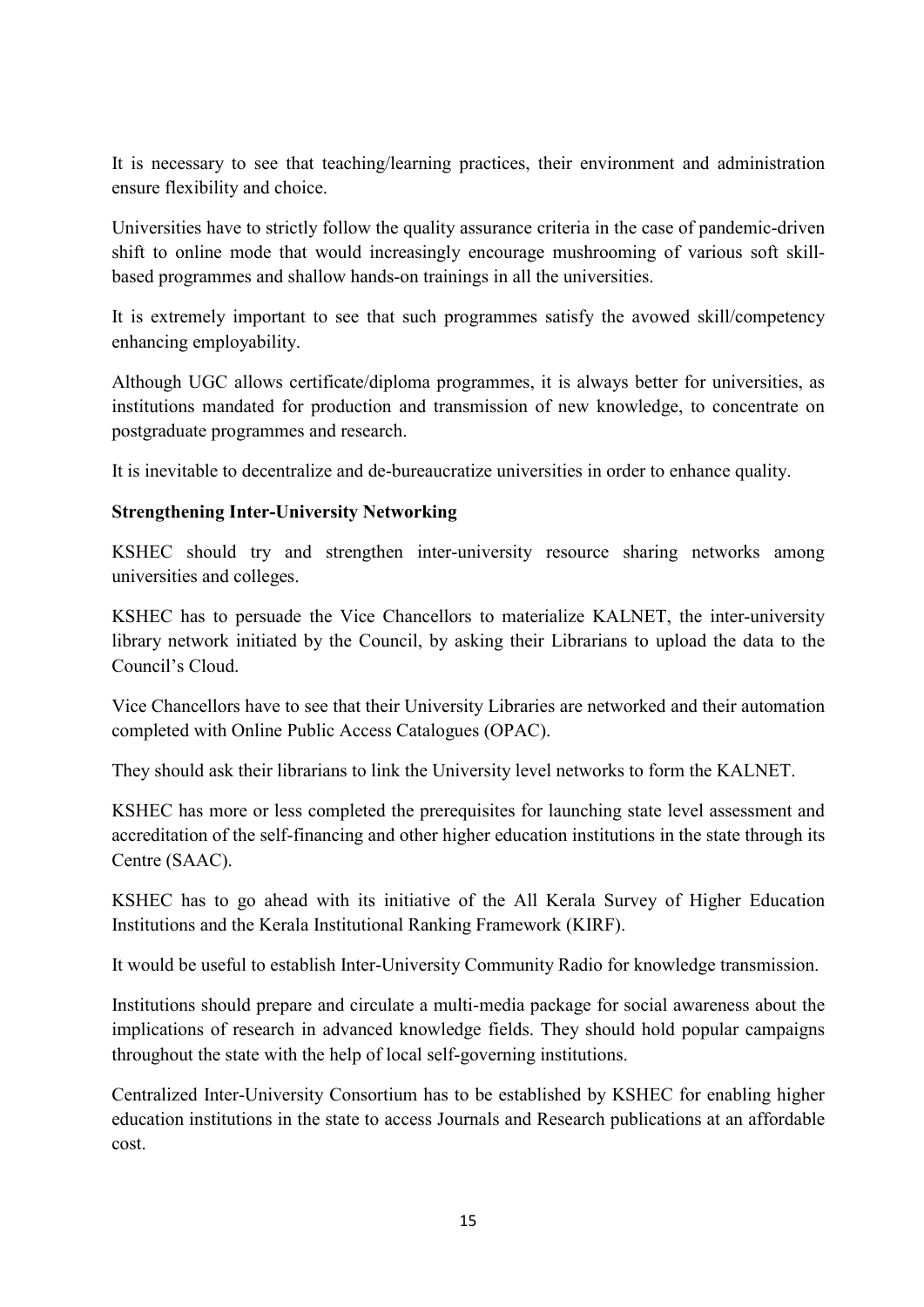#### **Training Programmes in Online Technology**

It is essential to train teachers in the use of the latest technology and tools for making them professionals in online teaching.

It is necessary to organize training programmes suitable for mobilizing the resources of teachers by providing them a wide range of holistic solutions to the challenge of online teaching, which can make them professionals in the higher education sector.

The training should make the teachers formally accustomed to the art, science, and methods of ICT based pedagogy to be competent in Virtual Teaching.

Teachers should be trained how to convert a conventional course into online mode and how to design online courses afresh using the Instructional System Design (ISD) based on ADDIE.

It is important to enable teachers to use the open source platforms like SWAYAM and MOODLE, besides the tools like Zoom, Google Talk, Google Hangouts, Google Classroom, Google Docs, Google Forms, Cisco Webex etc., for running online courses.

Teachers in science and technology should be familiarized trained in the initiatives of NPTEL and IISc for drawing insights in creating course contents in engineering and science.

It would be necessary to train teachers in imaging tools and the use of multimedia for interactive online teaching and associated content delivery.

Online training should include the socio-economic and politico-cultural aspects the technology of online education as a prominent module of the teacher training curricula.

#### **Centralization, Decentralization and Autonomy**

It is important to resist centralization and bureaucratization in higher education under the emergency of COVID19 pandemic crisis.

A new set of accountability criteria should be evolved for higher education institutions to function smoothly and autonomously.

There should be measures to protect the autonomy of the Universities, which could impair in the wake of the introduction of online technology.

It is necessary to modify the university Acts, Statutes, and Ordinances with a view to strengthening the autonomy of Universities and enabling them to creatively respond to crises in future.

Universities should draw insights from the Kerala's decentralized set up under democratic centralism to effectively reorganize themselves to combat the centralization moves.

Universities should develop a decentralized but actively convergent model appropriate to retain their autonomy.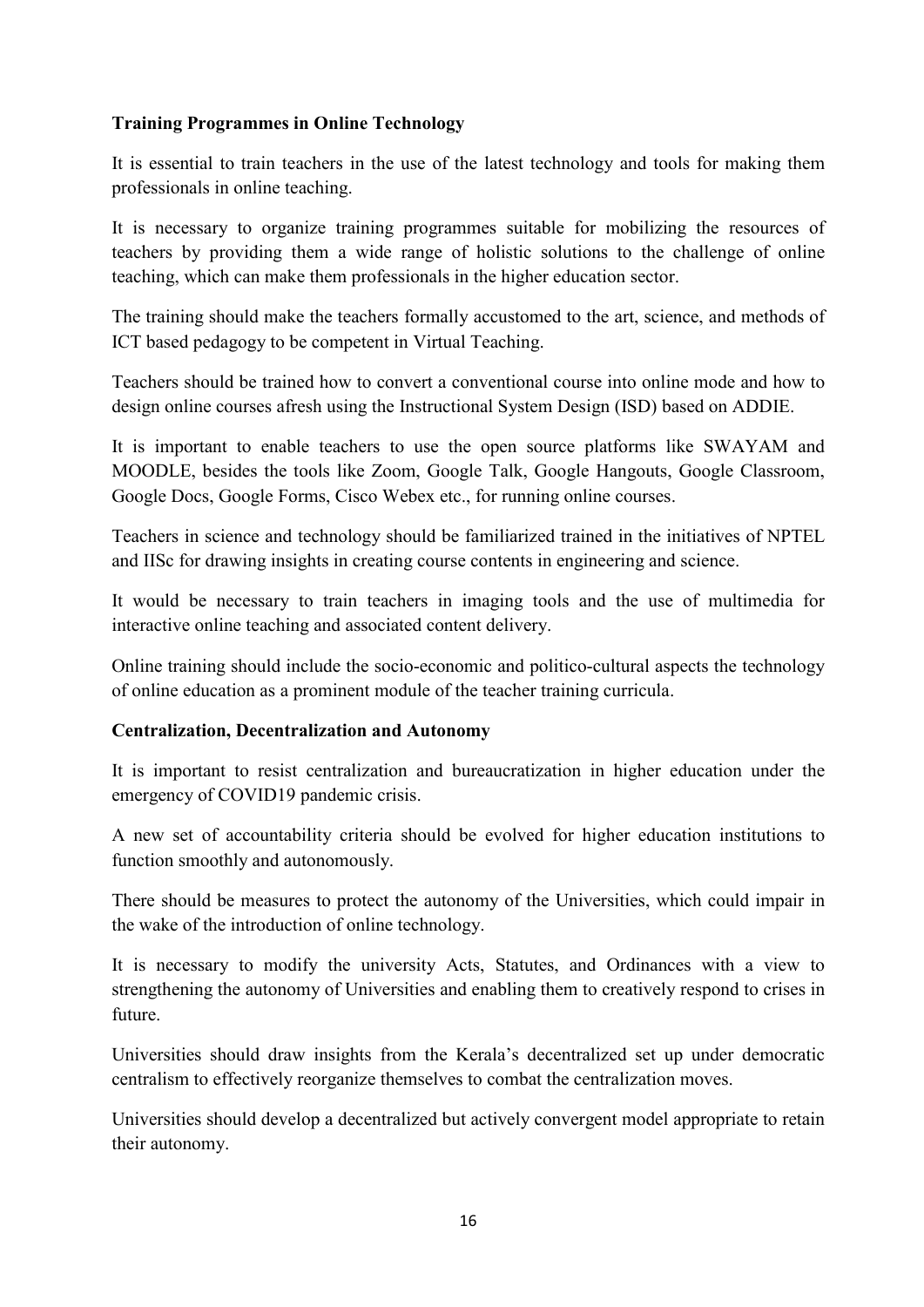Universities should be able to resist central imposition of homogenization of academic programmes and introduction of new generation science-tech programmes at the expense of teaching and research in liberal arts, humanities and social sciences.

Universities should be able to resist withdrawal of financial support to liberal arts, humanities and social sciences to support new generation programmes.

Universities should resist discrimination against institutions offering liberal arts, humanities and social sciences.

Instead of following the Manual of Office Procedure and Secretariat Manual, a Manual of Academic Administration has to be evolved to place academic concerns above bureaucratic procedures.

#### **Assessment and Accreditation of Self-financing and other Institutions**

Assessment and accreditation of self-financing institutions in the sector of higher education should not be delayed anymore.

Accordingly, the Government of Kerala has to strictly require the self-financing institutions to undergo assessment and accreditation for being eligible to start new academic programmes.

SAAC has to be made more active under the institutional quality assurance programme for assessing the self-financing institutions in the higher education sector.

Assessment and accreditation of self-financing institutions must be scheduled immediately for the promotion of' their accountability, self-regulation and social acceptance, as stipulated by the UGC.

#### **Need for Strengthening Community Base**

Universities and Colleges should develop community higher education seeking to democratise social benefits of higher knowledge by adopting various ways and means of communication including multi-media.

This is to help the larger public to be aware of how advanced knowledge impacts the quality of life and conditions of human existence. People should be made aware of the problems and prospects of new discoveries and inventions.

Universities and Colleges have to embrace the local community and supra-local industries for support to reposition themselves as social extension centres of participatory research and life related student services both online and in-person.

Universities should come up with a protocol for disaster management ensuring both the continuation of activities and emergency policy adoption/decision making during crises like lockdowns.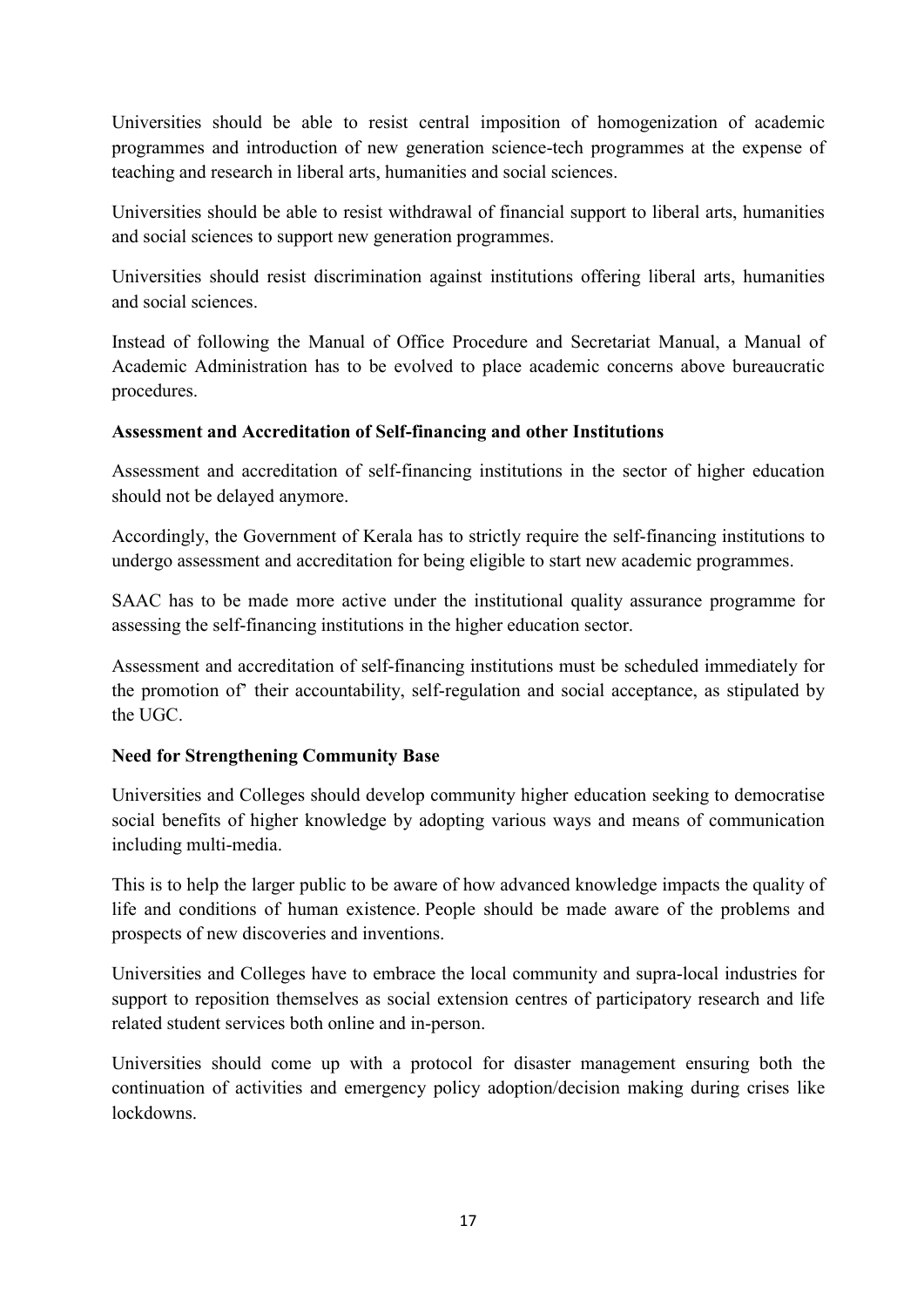If such a protocol were in place at the University level, it would have been possible for the university to extend academic interventions in local social issues and matters of public concern too.

Every university should strengthen contacts with the local self-governing institutions, cooperatives and health centres by inviting them along with the general public on the Open Day for interacting with the researchers, understand their research, and see their labs, workshops and museums.

Higher education institutions have to open up spaces of social collaboration for the production of socially essential science and sustainable technology relevant to their region.

Teachers and researchers must engage the space using the faculty to recognize the socially beneficial aspects of their fields and democratize them through people's participation.

Similarly, these proactive academics must be radical enough to democratize the negative aspects of the various fields of knowledge too.

A region like Kerala with its decentralized and de-bureaucratized self-governing institutions has enormous potential to make higher education institutions self-reliant in the field of production, consumption and exchange of socially useful new knowledge.

Without patent motives and IPR possessiveness, higher education institutions must direct part of their research towards the production of local problem solving knowledge.

If institutions fail to act accordingly the exploitative dimension of the knowledge industry will go totally unbridled, generating and widening consumer needs for detrimental goods and services.

#### **Teachers' cross-disciplinary literacy and students' interdisciplinary adaptability:**

Teachers have to acquire cross-disciplinary literacy to be able to handle the emerging fields of knowledge, which are invariably interdisciplinary.

More workshops should be organized for nurturing cross-disciplinary perspective in teachers for helping students to acquire high order cross-disciplinary adaptability, an indispensable prerequisite for their higher studies.

It is important to promote the cross-disciplinary fields like critical political economy, anthropology of development, environmental science, women studies, Dalit studies etc., which can confront the dominant economy's agenda.

#### **New Academic Programmes in Emerging Fields – Guidelines**

At the outset it may be noted that there is no point in duplicating discipline based traditional programmes anymore.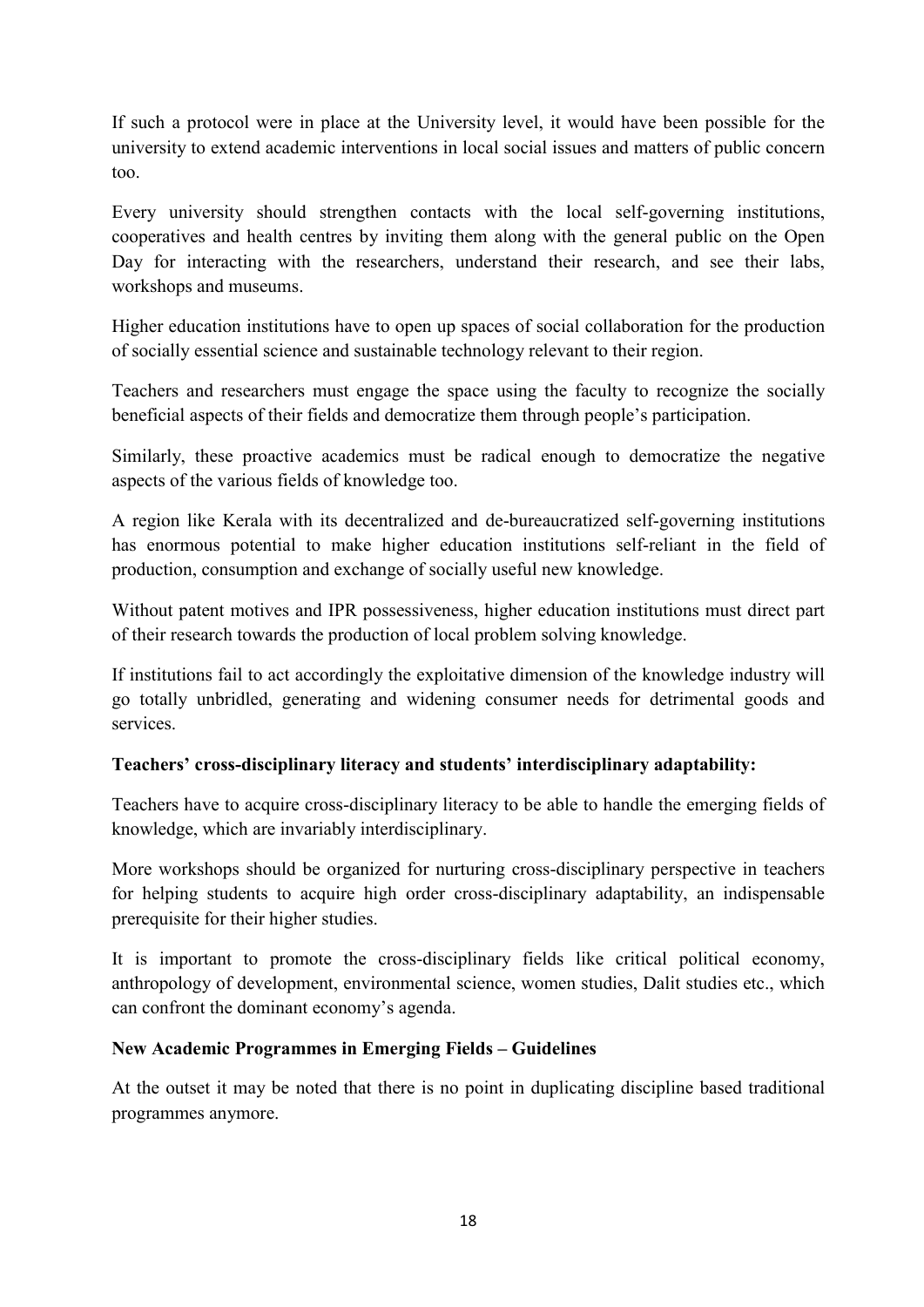All new academic programmes in emerging areas of knowledge may be designed invariably in interdisciplinary/cross-disciplinary perspective and with clearly conceived measurable learning outcomes.

Nevertheless, programmes in basic sciences including social sciences and humanities are important, but all new undergraduate programmes in them must be multidisciplinary.

It is not advisable to institute undergraduate programmes in any of the specialized branches of basic sciences or interdisciplinary science-tech fields.

Undergraduate programmes in sub-disciplines like biochemistry, biotechnology, microbiology and the like should not be encouraged anymore, because they require strong knowledge base in the basic science of each first.

All undergraduate eight semester Honours Programmes must be combinations of two/three major disciplines, under the scheme of double majors or triple majors.

Conventional undergraduate programmes in Physics, Chemistry, and Biological Science may be turned into Integrated Sciences Programme with Mathematics and fundamentals of Earth and Environmental Sciences for BS/BSc Honours as combinations.

It is not advisable for universities to institute Diploma/Certificate programmes in any forms or schemes of examination at the undergraduate/postgraduate level, although the UGC approves of them. We insist adherence to production and transmission of new knowledge, the globally mandated principal objective of the university.

Postgraduate Diploma Programmes under the label, vocational or with the claim of employability could only worsen academic quality and add to the unemployable.

University level academic programmes in emerging fields of super-specialization must be research oriented and hence they must be offered as Ph.D programmes rather than postgraduate diploma programmes.

University – Industry Tie-up Academic Programmes in science-tech fields with mandated hands-on/internship should be invariably as four semester Master's programmes or Ph.D programmes.

It is advisable to keep in mind International Standard Classification of Education (ISCE) and International Standard Classification of Occupations (ISCO) before choosing emerging fields of studies.

Some such emerging areas of studies for Ph.D/Post-Doc Programmes are Structural Genomics, Functional Genomics, Automated Methods and Microarray Technology, X-Ray Crystallography, High Field NMR Spectroscopy, Bio-pharmacology, Bio-informatics, Agrobiotechnology, DNA Bar-coding of Species, Industrial Biotechnology, Environmental Biotechnology, Medical Biotechnology, Synthetic Bioengineering, Medical Engineering, Imaging Technology, Molecular Engineering, Nano-technology, Graphene Engineering, Robotics, Artificial Intelligence, and Astrophysics.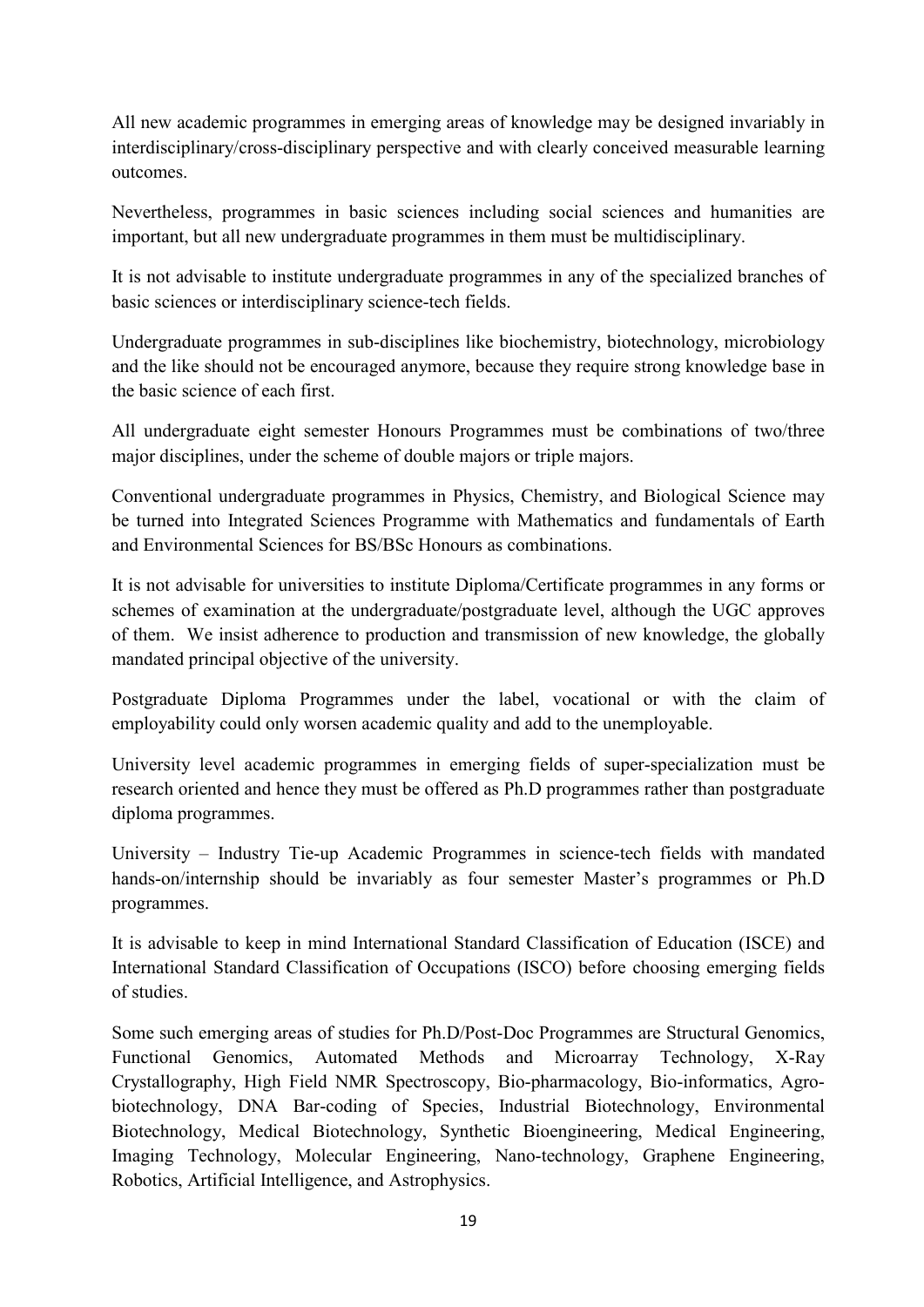We can think of advanced science and technology domain consists of various combinations like Natural Science and Environment, Materials Science and Chemistry, Industrial Fundamentals, Development Economics and Equity, Informatics and Energy, Renewable Energy and Conservation, Impact Physics and Non-classical Mechanics.

Universities should be able to pursue high-quality research across sciences and engineering. Development and Alternative Technology, Alternative Development and Appropriate Technology, Development and Equity, Social Infrastructure and Environment, Environmental Social Auditing and Sustainable Development, Development-induced Climate Change and Climate Justice, Climate Change-induced Disasters and Disaster Management, Environmental Engineering and Resilience, Sustainable Engineering and Resilient Rebuilding, It should be in symbiotic sciences, advanced natural science and applied technology contributing to environmental conservation as well as sustainable development.

Universities may encourage conduct of forefront researches meeting the various demands of society by deepening comprehensive knowledge in natural sciences and technologies. There is plenty of scope for such combinations across various sciences, technologies, social sciences, liberal arts and humanities as constituents.

Universities can do a lot in this line by opening up new science-tech fields as well as applied studies capable of contributing to sustainable development. Anthropology is the best element that can give the strength of an alloy in cross-disciplinary combinations.

Anthropology can combine itself with any of the liberal arts, humanities and social sciences. Anthropology of language and linguistics, social movements, leadership, decentralization, local-self-governing institutions, cooperatives, community medicine, public health, nursing, psychology, social work, aging population, crisis of youth, development, business management, industry, disaster management, vulnerable populations, gender discrimination issues, women empowerment are examples. Some of these are very relevant today as action anthropology.

Economics can be combined with any of the other social sciences. Local resource assessment and cartography, local economic geography and social composition analysis, rapid urbanization issues and heritage conservation methods, material culture studies and archaeological preservation etc., are other combinations in social sciences.

All Academic Programmes in emerging areas must be distinct for the well- conceived Programme Outcomes abstracted out of Course Outcomes as stipulated under Outcome Based Education (OBE) and with knowledge categories (KC) and cognitive levels (CL) tagged to each module of the syllabus content (SC).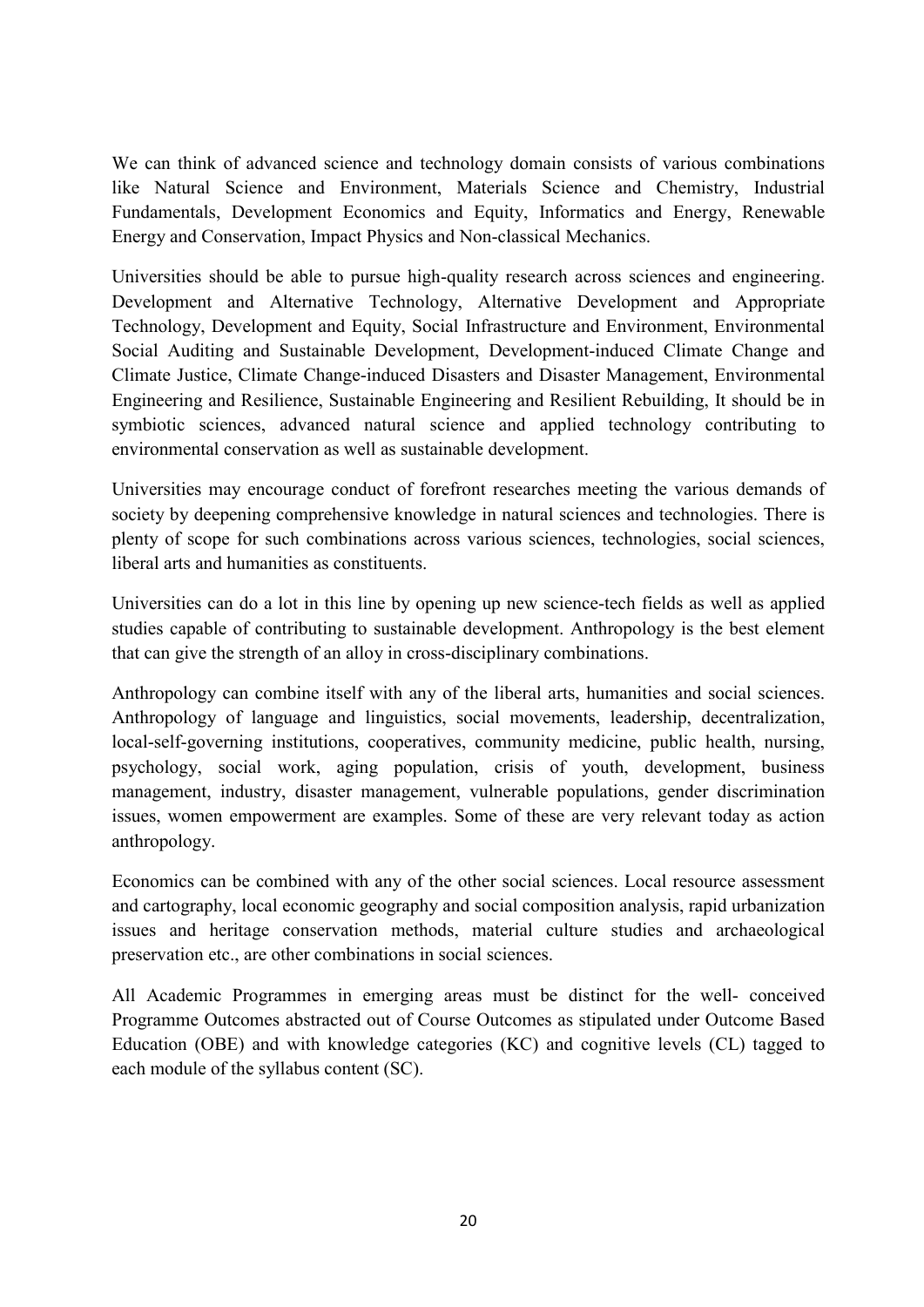#### **Adding to the Social Security of Students**

It is important that all the higher education institutions provide for the successful implementation of Earn While You Learn (EWYL) scheme that is a very important and socially significant initiative.

Universities and Colleges facilitate inculcation of dignity of labour including values of hard work among students, enhancement of skills adding to employability, and strengthening of resourcefulness to take up better jobs in the future through EWYL exposure.

Universities and Colleges should provide for flexibility and choice in their governance, to attract students to the Scheme.

Institutions should create an adequate environment through hands-on courses for students to acquire professional skills enabling them to take up temporary jobs to earn while they learn.

Institutions have to be cautious against the lurking danger of exploitation of student labour and penetration of industrial interests into the curricula at the expense of academic quality.

Government has to provide enough financial assistance to the poor students to make the best use of the Scheme.

#### **Revamping the Examination System**

Universities should undertake the task of a total revamping of the existing Examination System that is heavily dependent on descriptive accounts and the ability of students to remember. They should take care of assessing higher levels of cognition, analytical faculty, language power and creativity too.

Mere shift to OMR evaluation system, dependent on multiple-choice questions alone, will not be of any use.

It is essential to adopt technology/tools sophisticated enough to be in perfect alignment with **OBE** 

Assessment methods have to be based on Bloom's action verbs or stem words adequate for ascertaining the knowledge categories (KCs) and cognitive levels (CLs).

Teachers have to frame questions with action verbs targeted to capture understanding of each KCs and CLs separately or in combinations.

Different values have to be assigned to KCs and CLs in order to evaluate the demonstration in the answers as the proof of attainment of the level.

Examiners have to set the criteria for identifying the perfection in attainment at each level and evolve Criteria Relied Assessment Method (CRAM) for the graded evaluation of students.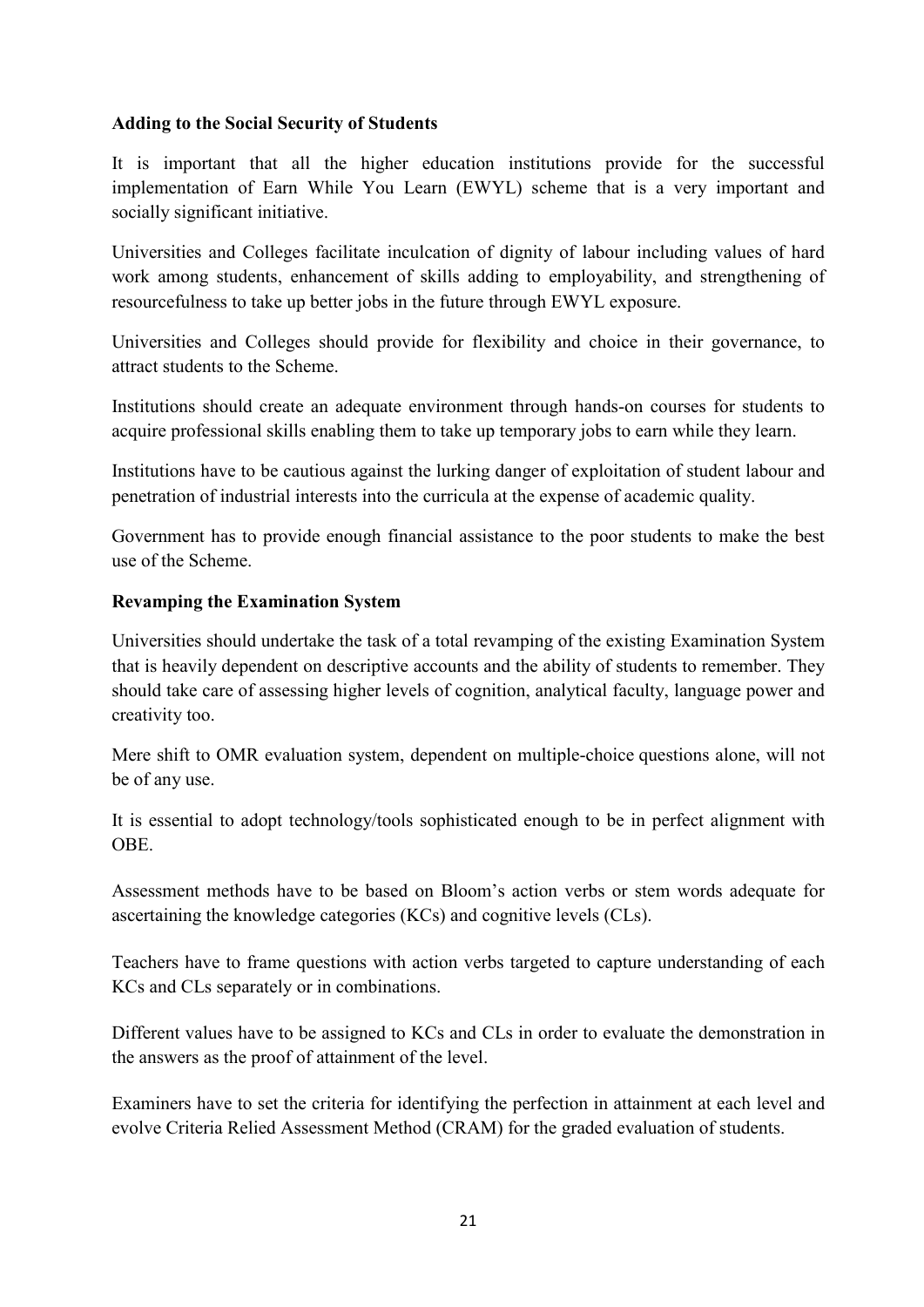Institutions and Governments have to bring about necessary changes in the organisational structure for facilitating the OBE based evaluation as new normal in the higher education institutions.

Questions are powerful guides that direct students to think in certain ways. Every question creates an internal frame of reference or perspective triggered by the words used to ask it.

Questions should demand the intended learning outcome. It could be to recollect facts or to illustrate a concept or to demonstrate understanding or to apply a theory or evaluate a theory or to criticize it or to modify or reject or substitute it.

Questions should demand the students to perform by way of remembering facts, understanding concepts, and applying procedures; making self-reflection, identifying a system/structure, analyzing it into its constituents, restructuring the constituents into other possible structures, evaluating the system/structure, and creating a new system/structure.

Questions should test the attainment of all outcomes intended of the course and the programme.

Questions should be given weightage on the basis of the level of cognition intended. The highest weightage is given to the cognitively most challenging question.

Fix the Structure/Pattern of the Question Paper scientifically. Scientific Method of doing it is by dividing the Questions into Six Groups in alignment with the levels of Cognition: Remember (R), Understand (U), Apply (Ap), Analyze (An), Evaluate (E), Create (C) or into three Groups by combining Cognitive levels: R+U, Ap+An, and E+C)

Distribute the weightage in terms of Marks/Points among the Six/Three Groups A,B,C,D,E&F Or A,B &C (Scientific Method of doing it is to give lesser weightage of marks/points to the Groups in the ascending order Eg: 5%+10%+15%+ 20%+25%+25% Or 10%+30%+60%) in the case of Undergraduate Examination.

Distribute the weightage in terms of Marks/Points with added importance to the higher levels of cognition: Apply, Analyze, Evaluate and Create; in the case of Postgraduate Examination. (Scientific Method of doing it is by dividing the Questions into Four or Two Groups with 10%+20%+30%+50% Or 40%+60%)

Preset the Model Structure/Pattern with Questions framed on the basis of the suitable out of the typology. There are software packages based on taxonomy available today.

Actually it is high time we have given up the system of centralized examination. If it is not possible immediately, Universities have to establish technologically updated proctored centres for the conduct of examinations assured of reliability and quality.

These centres should use Internet based electronically sophisticated devices like e-ink writers that can cover different ways of testing students' comprehension and cognitive levels.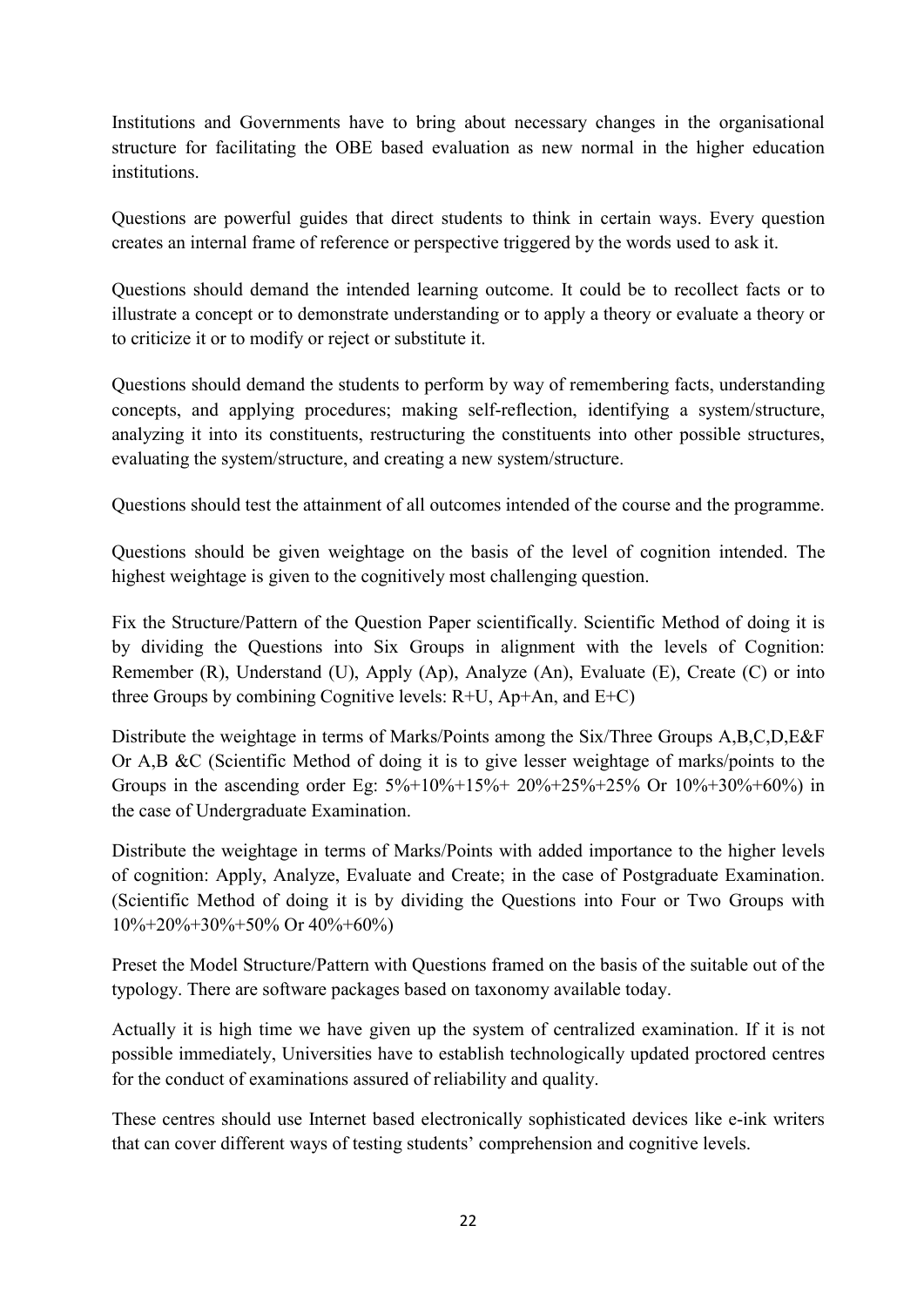It is advisable to use e-ink tablets amenable to online delivery of questions, reception of answers, and instant evaluation. This would enable introduction of Any Time Examination (ATE).

This would require only a few examination booths open over a fixed period of flexibility. Students could register their preferred slots, do the examination and get the result on the spot.

Various foolproof procedures ensuring confidentiality can be evolved by the university as required by the pedagogic requirements of knowledge fields and potentialities of the technology.

Technology will continue to grow whether or not the COVID19 phases out. Whoever uses it effectively will have precedence over others and the fate of the latter will be what Elizabeth Koobler-Ross described: People deny first, become scared, start bargaining, get depressed and finally accept. By the time they might have been considerably lagged behind.

#### **Plan of Action**

#### **Survey of IT Infrastructural Facilities in HEIs in Kerala.**

KSHEC has initiated steps to conduct a survey of IT infrastructural facilities in the higher education institutions in the state through its All Kerala Higher Education Survey Unit. This is a portal based survey to assess the ground realty about the availability of hardware, software, network equipment, and connectivity. It can provide significant inputs to government in the context of the proposed K- Fon project of the government of Kerala. The information gathered will be helpful for recommending policy measures to bridge the digital divide in education and prescribe a benchmark for infrastructural requirements in higher education institutions.

#### **I. Short Run**

#### **1. Coverage of Syllabus**

An Academic Action Plan for the current year for the University Departments and the affiliated colleges should be formulated by each university to cover the entire syllabus of those programmes which were disrupted due to the lockdown. Employing on line/offline and the blended modes, the unfinished parts of the syllabus have to be covered within a stipulated time frame. The university departments in the state are well equipped to handle this situation as they have the infrastructure facilities in hand. There is need for scaling up the facility of affiliated colleges with large number of students and infrastructural inadequacy, for which assistance should be made available by the state/other funding agencies

#### **2. Conduct of Theory Examinations**

The scheduling of the unfinished semester-examinations should correspond to the completion of the syllabi and the teaching/learning process. As usual the conduct of the examination should be under the strict monitoring of the university.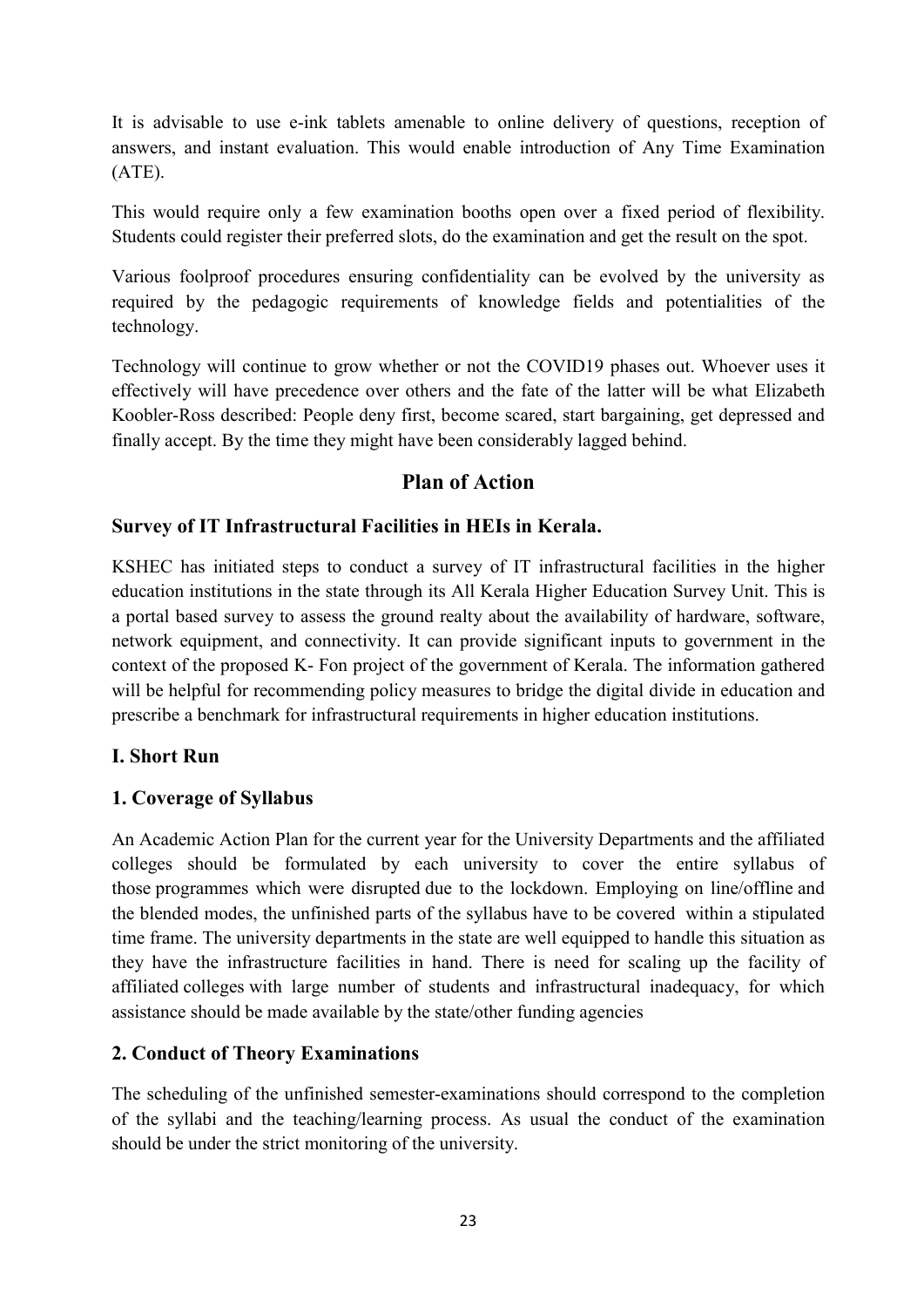#### **3**. **Conduct of Practical Examinations**

External practical examinations can be given up. Instead, the mark/grade can be reckoned based on the performance during internal practical sessions. It is assessed and recorded by the teacher concerned as part of continuous assessment. The final mark/grade of the practical can be arrived at based on the average out of the marks/grades secured for each session. Where no internal practical sessions have been held, the practical examination has to be conducted observing the norms of social distancing.

#### **4. Bar Coded Answer Books Inevitable**

With the introduction of CBCSS at the UG and CSS at PG levels, majority of our Universities are using the Bar Coded Answer Books. This has not only ensured better security and confidentiality in the conduct of the examination, but also minimized the chances of malpractices in the examination hall. All universities should switch over to the system of Bar Coded Answer Books.

#### **5. On-line Supply of Questions**

All the Universities in the state should create in-house digital mechanism for online transmission of Questions to the affiliated colleges. The mechanism developed by some of the Universities in the state can be easily replicated. This change should be incremental and through modernization of the in-house facilities instead of outsourcing.

#### **6**. **Return to Home Valuation**

 The conduct of Centralized Valuation Camps is not feasible in the present situation. Hence Home Valuation, the traditional practice has to be restored and carried out under the strict monitoring of the university ensuring no delay on the part of examiners.

# **II. Long-Run**

Post-COVID educational scenario would be radically different from pre-COVID scenario. Still our basic objective would remain the same, namely democratization of higher education ensuring equity, access and quality. Traditional classroom technology is not irrelevant and is not going to be substituted by online learning on a massive scale. It is next to impossible for online platforms/universities to substitute physical and man power infrastructure available with traditional universities/colleges. However, online learning can provide the learners exposure to the virtual as a supplementary to the classroom learning. Traditional institutions can put in place essential online infrastructure with reasonable expense and expertise, to make virtual learning supplementary to face to face learning in such institutions. A blend of traditional and online learning strategy would be more effective than either traditional or online mode exclusively for ensuring greater access, equity and quality. Hence KSHEC has to conduct a detailed study to assess the digital infrastructure facilities available in higher education institutions in the state. Based on the study a DPR may be prepared and submitted to MHRD/UGC/State Government for policy approval/funds/other facilities.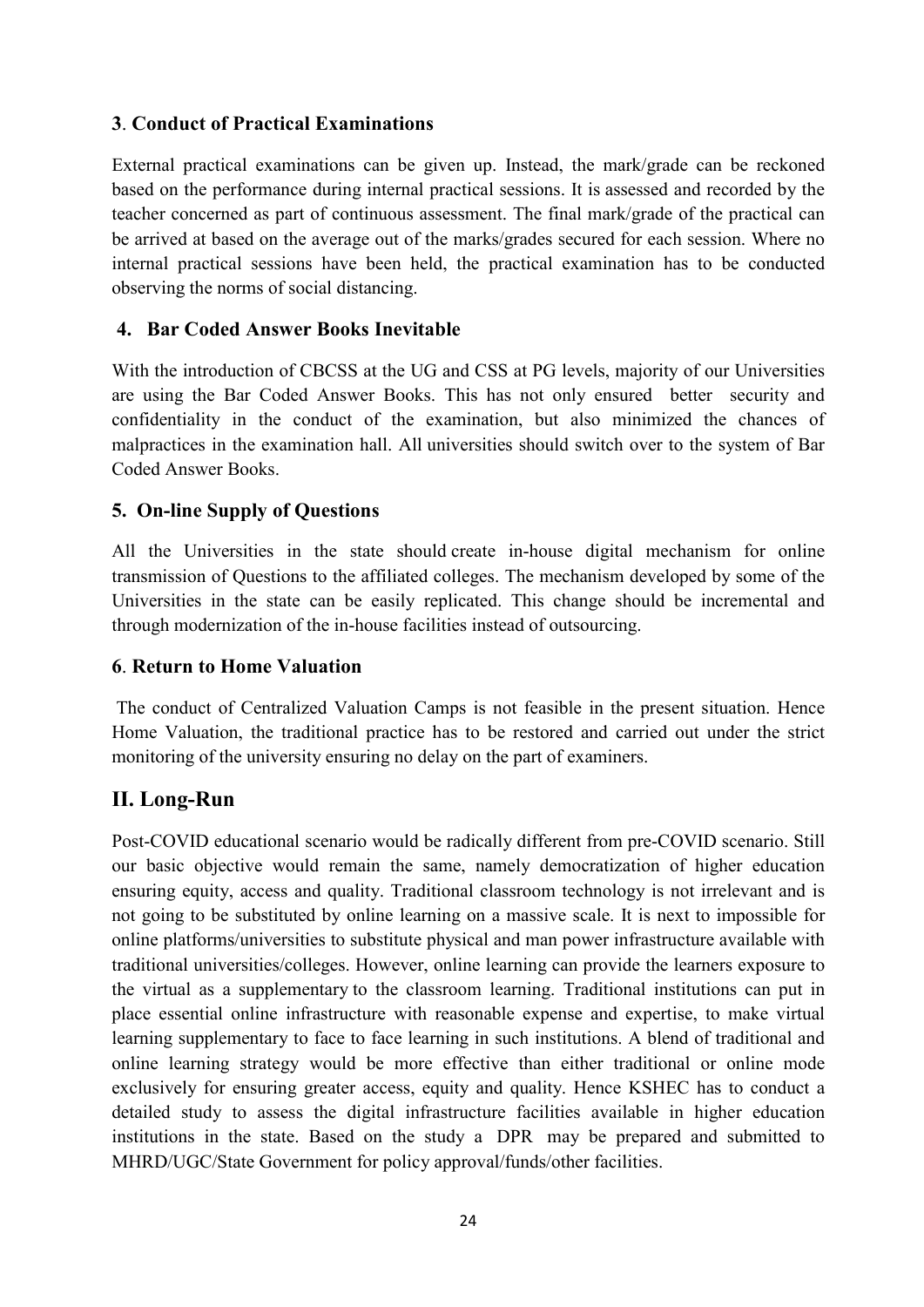# **III. Teacher Training**

KSHEC should conduct massive online training programmes for all teachers in the preparation and delivery of e—teaching materials within a specified time.

# **IV. Blended Curriculum**

Universities have to be urged to revamp the curriculum of all programmes by incorporating econtent and e teaching –learning-evaluation strategies along with direct teaching and evaluation. All universities have to undertake this task within a specified timeframe.

# **V. Educational Multimedia Research Centre (EMRC)**:

Of the 22 Educational Multi-media Research Centres (EMRC) established by Consortium for Educational Communication (CEC), an Inter University Centre of the UGC, one is at Calicut University. CEC is for addressing the needs of Higher Education through the use of powerful medium of Television along with the appropriate use of emerging Information Communication Technology (ICT). Universities in the state can depend upon the EMRC at Calicut University for the production of MOOCs, e-content and production of ETV contents.

# **VI. A State Level Repository**

A State Level Repository of online learning resources should be created for the benefit of all universities/teachers/ students with KSHEC acting as the central digital platform for all the state level requirements

# **VII. A State Level Consortium**

A State Level Consortium for e journal with the participation of all the universities in the state has been initiated by KSHEC. This has to be speeded up and made operational at the earliest.

# **VIII. A Scheme of Special Funding**

The flow of internal resources of the universities has been badly affected by the lockdown, necessitating special funding for Universities. Hence a new scheme may be worked out to decide on the quantum of funds to be devolved to the Universities based on their academic requirements.

# **IX. Free/Subsidized Online Infrastructure**

There is need for increasing the access to online education and provision for Telephone/Internet/ Television/Laptops free of cost or at subsidized price to the students Efforts taken by the Inter University Centre for Disability studies (MG University) and helpline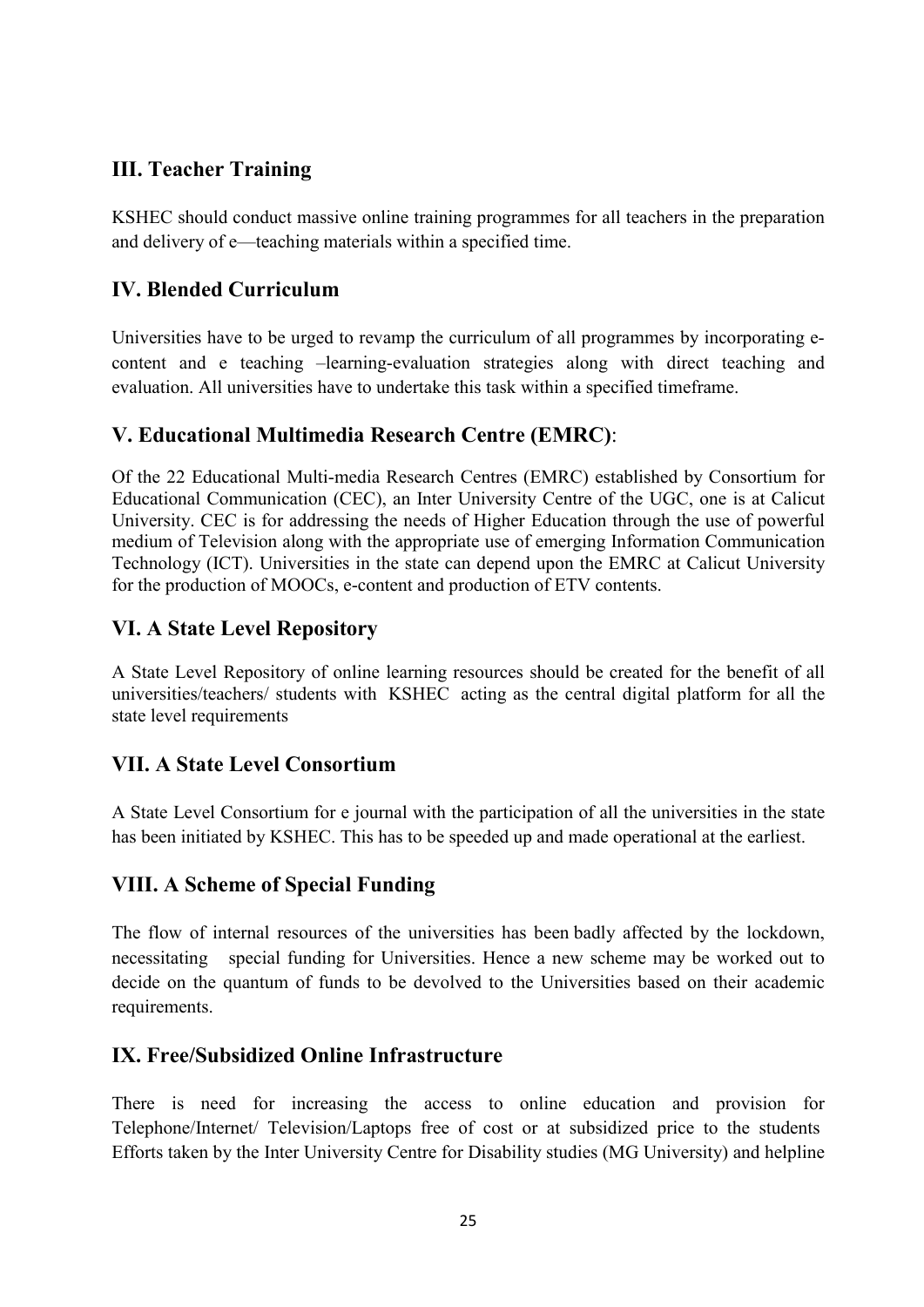facility at the university level for addressing the student grievances are good examples in this regard.

# **X. Enhancing Girls' Facilities**

Girl students face shortage of various basic facilities like hostel. Health care, online access etc., in higher education institutions. KSHEC should assess the situation requiring special attention and make recommendations.

# **XI. New Academic Focus**

COVID19 Pandemic has made a new turn in fields of learning. Various emerging fields of teaching and research have gained a new focus. Multi-disciplinary topics relating to pandemics, health care, and Environment have become relevant to teaching and research in universities and colleges in the state.

i) Integrated Post-graduate cum research programmes in a variety of industry friendly combinations of science, technology and Management may be designed and instituted by Kannur University, Calicut University, KUHAS, CUSAT, MGU, Kerala University and KTU. Kannur University can institute various cross-disciplinary programmes with Anthropology as the main constituent.

ii) Kannur University may develop cross-disciplinary programmes in Biochemistry and Biotechnology jointly with Calicut University and KUHAS.

iii) Calicut University may develop cross-disciplinary programmes at its Falcon Research Centre and the Centre for West Asian Studies.

iv) CUSAT and MGU can run industry friendly cross-disciplinary programmes in IPR, International Relations, and Nano-technology.

v) MGU can seek the ways and means of making KN Raj Studies Centre as a regular Centre for Cross-disciplinary teaching and research in Centre and Economic Relations. Among science-tech fields, it can request the Government the sanction of faculty positions for its International Inter-University Nano Scence-tech Research Centre.

# **XII. Gender Audit of Terms**

KSHEC should conduct a gender audit of textbooks in engineering, medicine, psychiatry and law by holding a conference of experts in the field with a view to preparing a check-list of terms that require legal up-dating. A comprehensive guideline thereof has to be drawn for submission to the Government for policy adoption in the matter.

# **XIII. Total Revamping of the Examination System**

KSHEC should take initiatives in revamping the examination system in the universities by constituting an expert committee.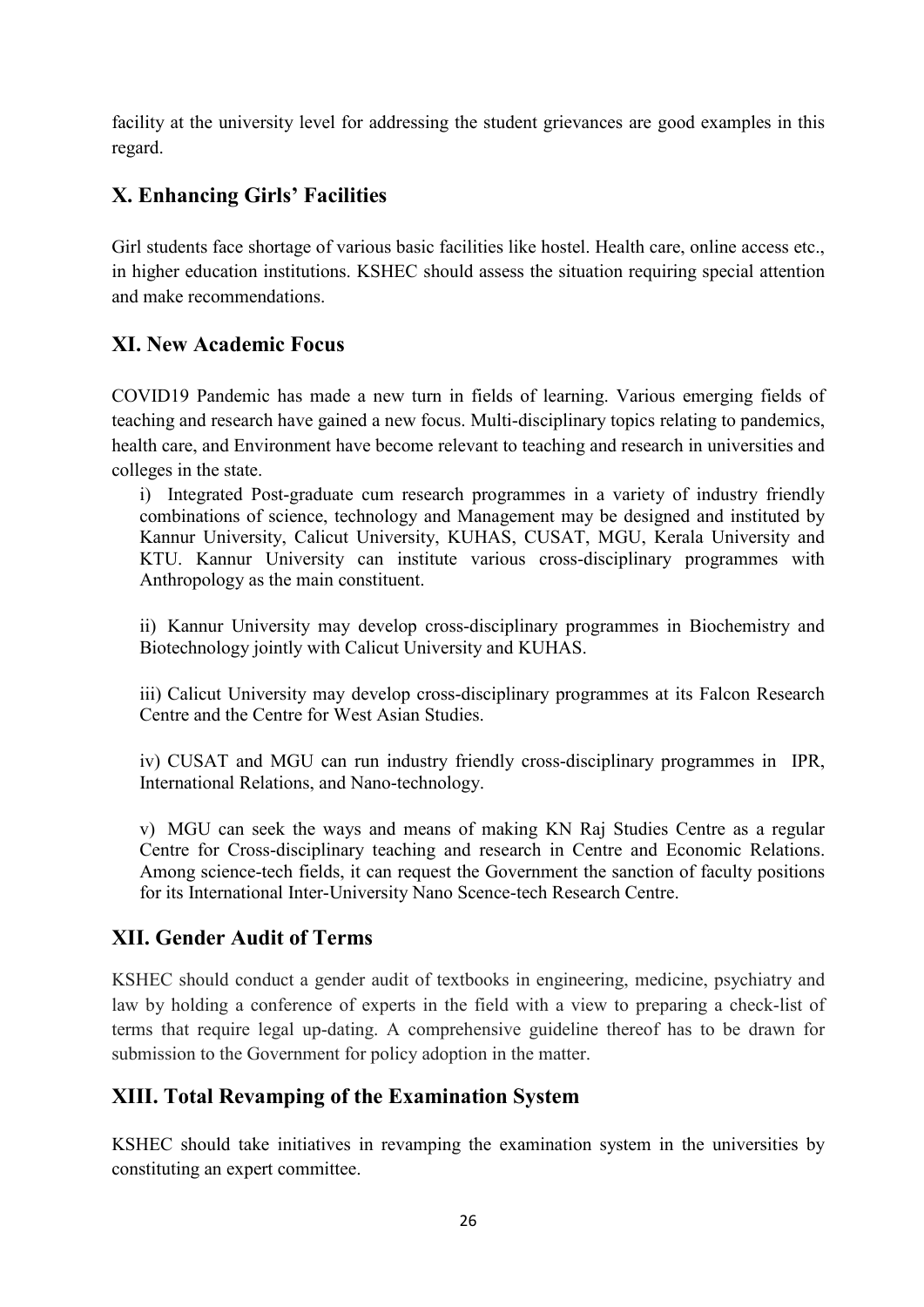#### **Item No.2 - Reporting –Guidelines for New Academic Programmes.**

 The details pertaining the Guidelines for the New Academic Programmes were reported.

#### **Guidelines for New Academic Programmes**

- 1. There is no point in duplicating discipline based traditional courses anymore.
- 2. All new academic programmes in emerging areas of knowledge may be designed invariably in interdisciplinary/cross-disciplinary perspective and with clearly conceived measurable learning outcomes.
- 3. Nevertheless, programmes in basic sciences including social sciences and humanities are important, but all new undergraduate programmes in them must be multidisciplinary.
- 4. It is not advisable to institute undergraduate programmes in any of the specialized branches of basic sciences or interdisciplinary science-tech fields.
- 5. Undergraduate programmes in sub-disciplines like biochemistry, medical biochemistry, biotechnology, microbiology and the like should not be encouraged anymore, because they all requires strong knowledge base in the basic science first.
- 6. All undergraduate eight semester Honours Programmes must be as combinations of two/three major disciplines ie., under the scheme of double majors or triple majors.
- 7. Conventional undergraduate programmes in Physics, Chemistry, Biological Science may be turned into Integrated Sciences Programme with Mathematics and fundamentals of Earth and Environmental Sciences for BS/BSc Honours as combinations.
- 8. It is not advisable for universities to institute Diploma/Certificate programmes in any forms or schemes of examination at the undergraduate/postgraduate level.
- 9. Postgraduate Diploma Programmes under the label, vocational or with the claim of employability could only worsen academic quality and add to the unemployable.
- 10. University level academic programmes in emerging fields of super-specialization must be research oriented and hence they must be offered as M.Phil/Ph.D programmes rather than postgraduate diploma programmes.
- 11. University Industry Tie-up Academic Programmes in science-tech fields with mandated hands-on/internship should be invariably as four semester Master's programmes or two semester M.Phil programmes or integrated Ph.D programmes.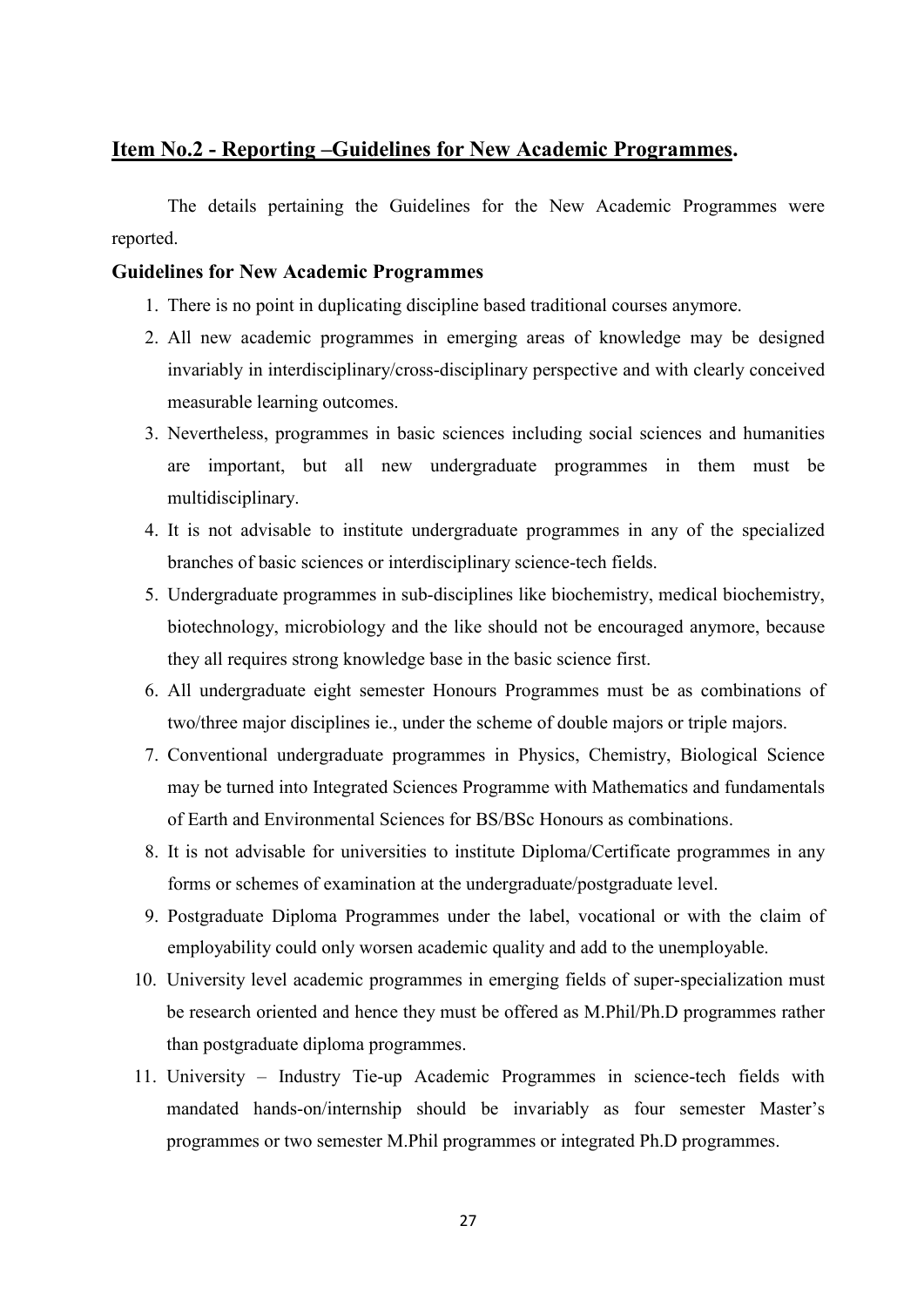- 12. It is advisable to keep in mind International Standard Classification of Education (ISCE) and International Standard Classification of Occupations (ISCO) before choosing emerging fields of studies.
- 13. Some such emerging areas of studies for M.Phil/Ph.D/Post-Doc Programmes are Structural Genomics, Functional Genomics, Automated Methods and Microarray Technology, X-Ray Crystallography, High Field NMR Spectroscopy, Biopharmacology, Bio-informatics, Agro-biotechnology, DNA Barcoding of Species, Industrial Biotechnology, Environmental Biotechnology, Medical Biotechnology, Synthetic Bioengineering, Medical Engineering, Imaging Technology, Molecular Engineering, Nano-technology, Garaphene Engineering, Robotics, Artificial Intelligence, and Astrophysics.
- 14. Advanced science and technology domain consists of Natural Science and Environment, Materials Science and Chemistry, Industrial Fundamentals, Development Economics and Equity, Informatics and Energy, Renewable Energy and Conservation, Impact Physics and Non-classical Mechanics.
- 15. Universities may pursue high-quality research in advanced natural science and its applied technology contributing to sustainable development of earth and environment symbiotic sciences, through collaboration across sciences and engineering.
- 16. Development and Alternative Technology, Alternative Development and Appropriate Technology, Development and Equity, Social Infrastructure and Environment, Environmental Social Auditing and Sustainable Development, Development-induced Climate Change and Climate Justice, Climate Change-induced Disasters and Disaster Management, Environmental Engineering and Resilience, Sustainable Engineering and Resilient Rebuilding,
- 17. Universities may encourage conduct of forefront researches seeking to meet the various demands of society by deepening comprehensive knowledge in natural sciences and technologies and by opening up new science-tech fields as well as applied studies contributing to sustainable development.
- 18. Local Resource Assessment and Cartography, Local Economic Geography and Social Structure, Social Composition Analysis and Cultural Geography, Rapid Urbanization Issues and Heritage Conservation Methods, Material Culture Studies and Archaeological Preservation.
- 19. All Academic Programmes in emerging areas must be distinct for the well- conceived Programme Outcomes abstracted out of Course Outcomes as stipulated under Outcome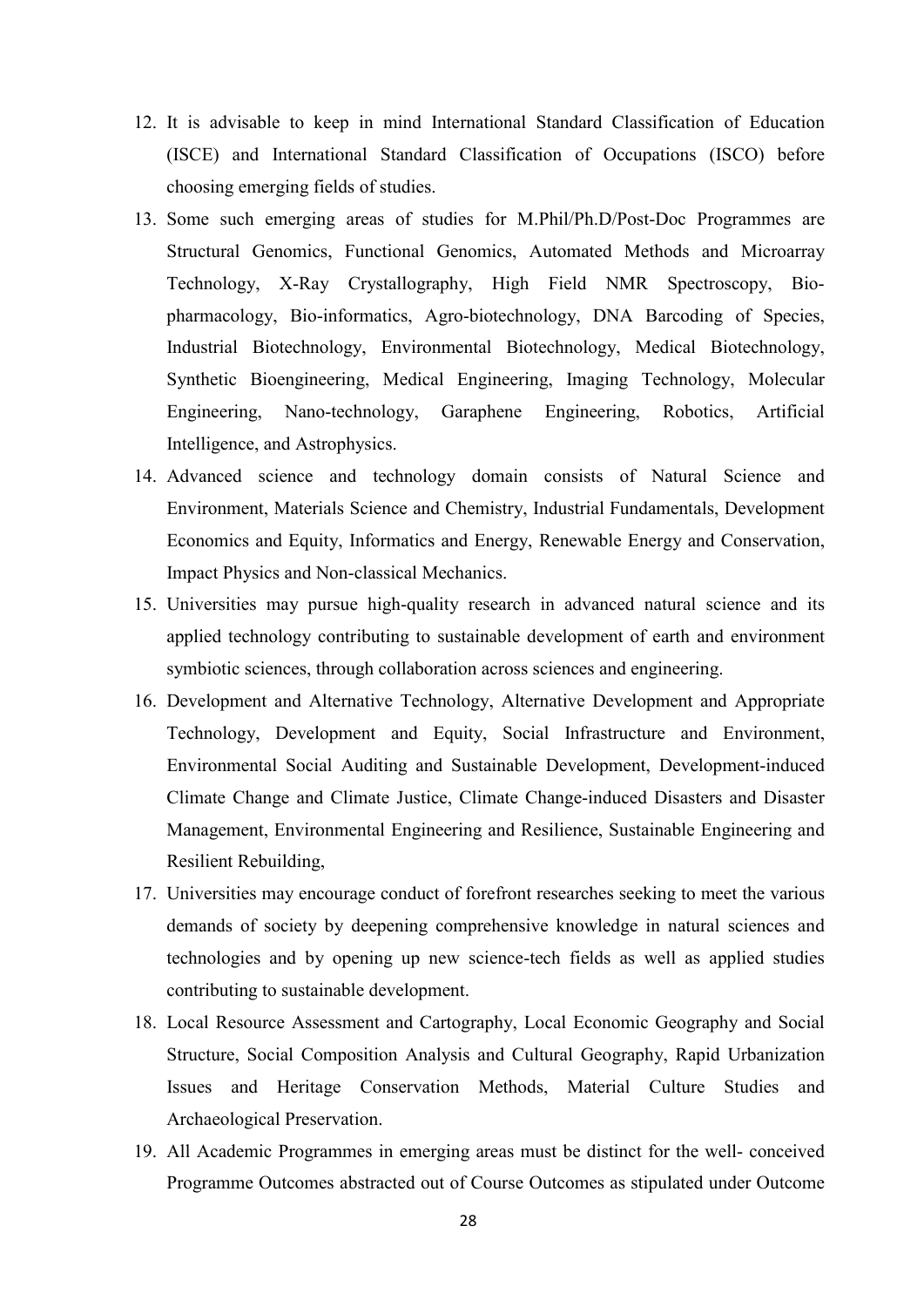Based Education (OBE) and with knowledge categories (KC) and cognitive levels (CL) tagged to each module of the syllabus content (SC).

#### **Item No.3 - E-journal Consortium**

 The following details pertaining to the E journal consortium were reported and approved

#### **Making E- Journal Consortium Functional**

The Kerala Higher Education Council proposed two initiatives in January 2020 in line with the declared mandate of the Council for providing quality higher education and common facilities to universities in the state.

- i. E Journal Consortium for providing e-journal access to all the state universities and KSHEC acting as the nodal agency of the consortium.
- ii. Kerala Academic Libraries Network (KALNET) to bring on a common platform the collections of all the libraries of the HEIs of the State which would be accessible to all researchers.

The following note deals with the formation of e-journal consortium

#### **Background**

An academic or scholarly journal is a periodical publication in which scholarship relating to a particular academic discipline is published. Academic journals serve as forums where the research that is carried out is presented and discussed for the benefit of the research community. Academic journal originated as print journals and with the advent of technology evolved into an electronic version while some still maintain the print version also. With the growth of the internet, the electronic version came to dominate the world of scholarly publications.

 E-journals also known as online journals, electronic periodicals are produced, published and distributed through some electronic network, viz-the internet. They are available as individual titles on payment via vendors and allow remote access and are often used simultaneously by multiple users.

#### **Need for E-Journal Consortium**

With the rising costs of e journals, it became difficult for universities to purchase the e journals individually. The UGC-INFLIBNET then formed a consortium and provided access to these e journals/databases till 2-3 years back. This service is now discontinued. The UGC-INFLIBNET however offers access to HEIs to some databases free of cost, as shown in Table 1, but the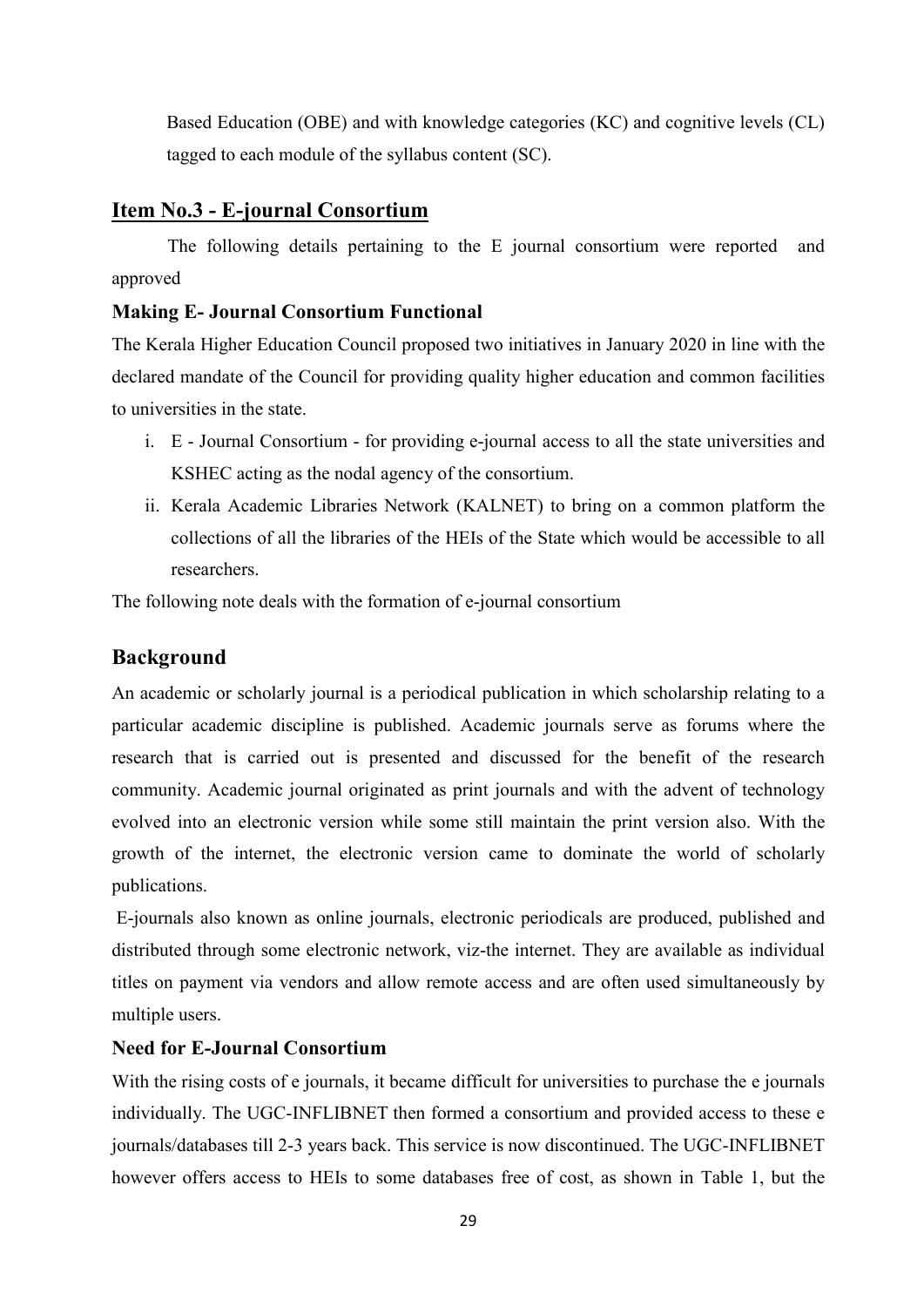number of free access journal/databases provided to each university also varies and for example, the younger universities like Kannur University do not have access to all these free databases. UoK has access to 14, UoC and CUSAT 12 each, MGU 9, SSUS-7 and Kannur 4. These databases can satisfy only a small proportion of the needs of the academic community.

| Sl No | Name of e resource                                | <b>Universities with access</b> |  |
|-------|---------------------------------------------------|---------------------------------|--|
|       | 1  Springer Link 1700 Collection and Nature       | CUSAT; Kannur; MGU; SSUS;       |  |
|       | Journal                                           | UoC; UoK                        |  |
|       | 2 Institute for Studies in Industrial Development | CUSAT; Kannur; MGU; SSUS;       |  |
|       | (ISID) Database                                   | UoC; UoK                        |  |
|       | 3 Taylor and Francis                              | CUSAT; MGU; SSUS; UoC; UoK      |  |
|       | 4 Oxford University Press                         | CUSAT; MGU; SSUS; UoC; UoK      |  |
|       | 5 JSTOR                                           | CUSAT; MGU; SSUS; UoC; UoK      |  |
| 6     |                                                   | CUSAT; Kannur; SSUS; UoC;       |  |
|       | JGate Plus (JCCC)                                 | <b>UoK</b>                      |  |
|       | 7 Web of Science                                  | CUSAT; MGU; UoC; UoK            |  |
|       | 8 American Institute of Physics                   | CUSAT; MGU; UoC; UoK            |  |
|       | 9 American Chemical Society                       | CUSAT; MGU; UoC; UoK            |  |
|       | 1 Economic & Political Weekly                     | Kannur; SSUS; UoK               |  |
|       | 1 American Physical Society                       | MGU; UoC; UoK                   |  |
|       | 1 Project Muse                                    | UoC; UoK                        |  |
|       | 1 MathSciNet                                      | CUSAT; UoK                      |  |
|       | 1 Annual Reviews                                  | UoC; UoK                        |  |
|       | 1 ASME Journals Online                            | <b>CUSAT</b>                    |  |
|       | 1 ASCE Journals Online                            | <b>CUSAT</b>                    |  |

| Table 1- Full text e-resources provided by UGC-INFLIBNET to the Universities |
|------------------------------------------------------------------------------|
|------------------------------------------------------------------------------|

There are many other e resources/e journals to which the universities need access to and some of them are Science Direct 10 subject collection, Scopus(Elsevier), Institute of Physics(IOP), SciFinder(chemistry)(CAS); Collections of SAGE publications, Emerald, ProQuest, Cambridge University Press, Wiley, Oxford University Press etc.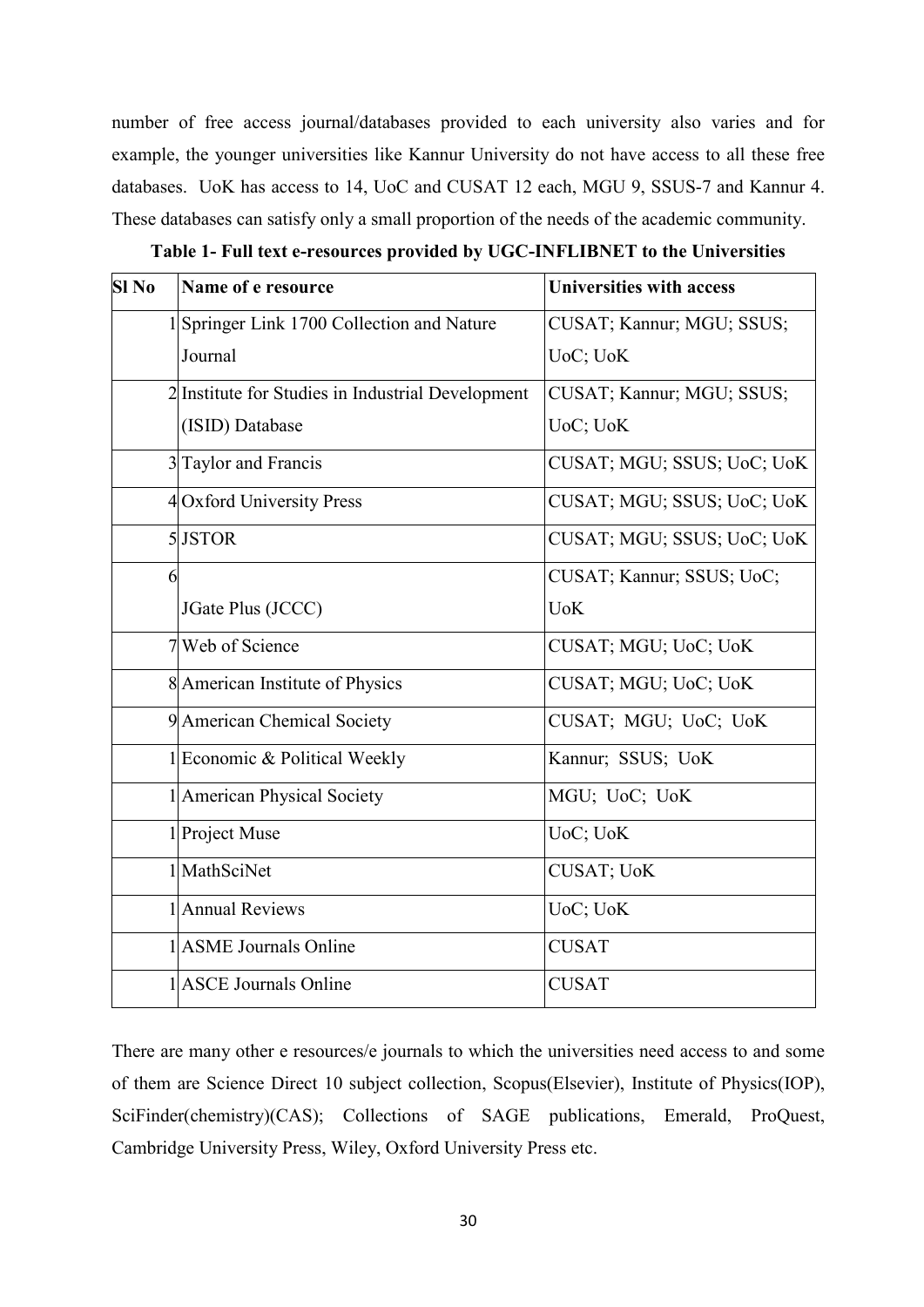Though the UGC has stopped access to journals other than those listed in table 1, it negotiates the rates of the other journals with the publishers and the ESS rates(e-Shodh Sindhu) are made available on the e shodh sindhu website. The universities can access the rates through their individual login and password. There are three tiers of institutions and each tier is assigned a different rate. The state universities of Kerala come under tier III.

Ever since, UGC INFLIBNET stopped free service, the Vice Chancellors of the universities of the State in the context of rising subscription cost had taken up this issue with the Kerala State Higher Education Council to form an e-journal consortium at the state level so that continued access could be ensured these e resources in their universities.

#### **Steps Taken by KSHEC**

The Governing Body of KSHEC discussed the matter in detail and resolved to establish a consortium of e journals in the State to cater to the needs of the academic community in wake of the rising costs of subscription to e journals and the paucity of funds faced by the universities (GB held on January 21, 2020, Item no 7). The Governor's Address to the State Assembly on 29<sup>th</sup> January, 2020 declared that the KSHEC will start a state level consortium for e –journals. Thus KSHEC decides to take the initiatives forward. In this context, an initial meeting was held with the Librarians of the universities on February 6<sup>th</sup> 2020 to discuss the matter. The Covid -19 pandemic delayed the process of consultations and negotiations with the universities and service providers.

**Consortium Approach**: Consortium approach is a joint venture approach to negotiate on behalf of all member libraries, wherein a central agency performs all the activities for licensing, pricing agreement etc. for e-joumal subscription. Even though, there is no such ejournal consortia in any state, the Rajiv Gandhi University of Health Sciences (RGUHS), Karnataka has conceived the Health Science Library and Information Network (HELINET) which provides access to medical literature to colleges affiliated to RGUHS.

#### **Advisory Committee & Technical Committee**

Two committees were formed in connection with the formation of e-journal consortium. The Advisory Committee consists of all the Vice Chancellors of the participating Universities in the e-journal consortium and the Technical Committee consisting of nominees of all the universities. The Technical Committee deals with the technical and other aspects of the functioning of the consortium.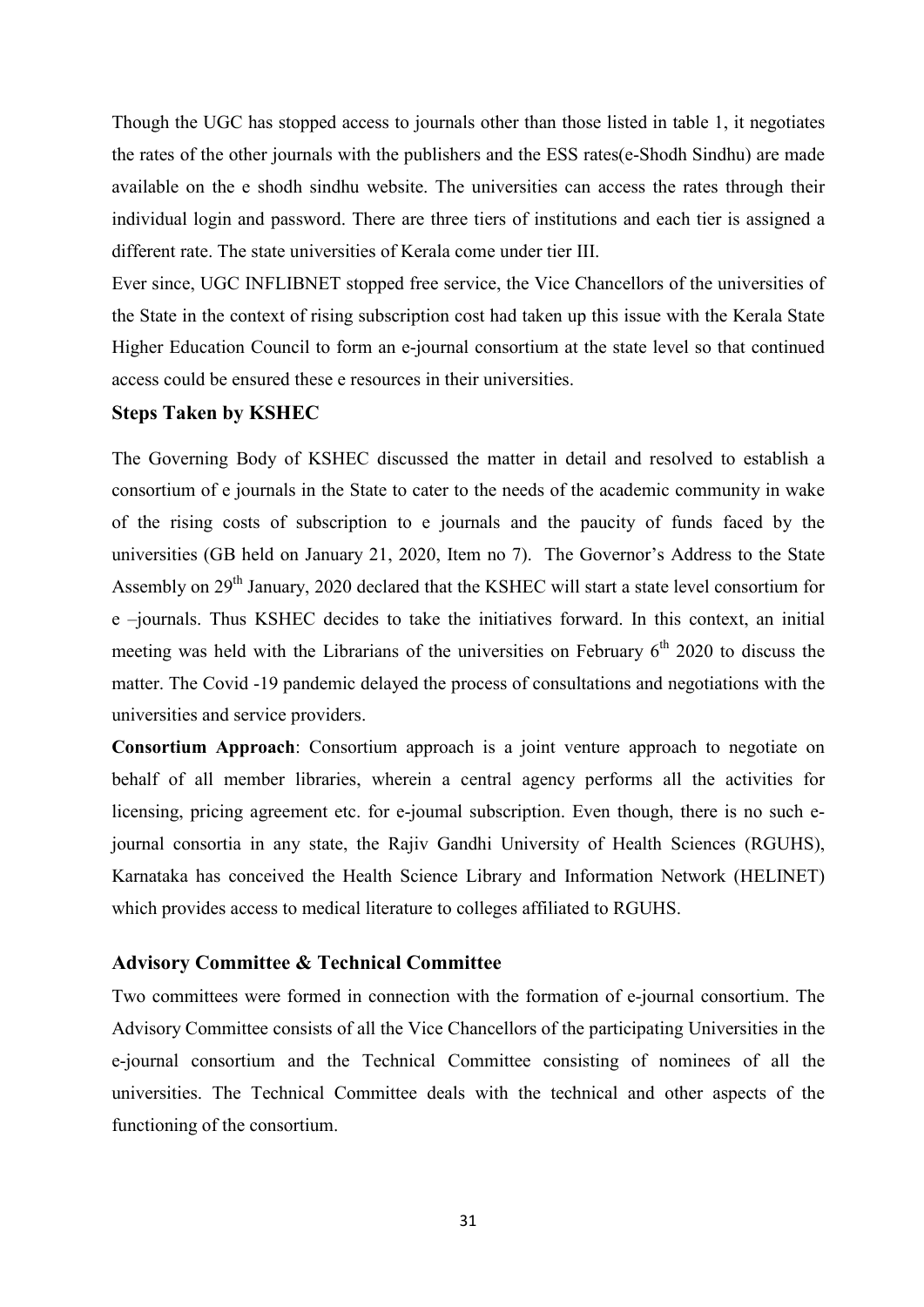The State of Kerala has 14 universities. Some of them follow the affiliated system in which large number of government, aided and self-financing institutions are attached with these individual universities according to their type.

| Sl.No | University                 | Location                          | <b>Type</b>              | <b>Established</b> |  |
|-------|----------------------------|-----------------------------------|--------------------------|--------------------|--|
| 1.    | A P J Abdul Kalam          |                                   | Engineering,             |                    |  |
|       | Technological              | Thiruvananthapuram                | Management,              | 2014               |  |
|       | University                 |                                   | Technology               |                    |  |
| 2.    | Cochin University          |                                   |                          |                    |  |
|       | of<br>Science<br>and       | Kochi                             | Multidisciplinary        | 1971               |  |
|       | Technology                 |                                   |                          |                    |  |
| 3.    | Kannur University          | Kannur                            | Multidisciplinary        | 1997               |  |
| 4.    | Kerala Agricultural        | Thrissur                          | Agriculture, Engineering | 1972               |  |
|       | University                 |                                   |                          |                    |  |
| 5.    | Kerala University          |                                   | Fisheries, Climate       |                    |  |
|       | Fisheries<br>of<br>and     | Kochi                             | science                  | 2010               |  |
|       | Ocean Studies              |                                   |                          |                    |  |
| 6.    | Kerala University          | Thrissur                          | Medical,<br>Paramedical, | 2010               |  |
|       | of Health Sciences         |                                   | <b>Health Sciences</b>   |                    |  |
| 7.    | Kerala<br>Veterinary       |                                   |                          |                    |  |
|       | Animal<br>and              | Wayanad<br><b>Animal Sciences</b> |                          | 2010               |  |
|       | <b>Sciences University</b> |                                   |                          |                    |  |
| 8.    | Gandhi<br>Mahatma          | Kottayam                          | Multidisciplinary        | 1983               |  |
|       | University                 |                                   |                          |                    |  |
| 9.    | National University        |                                   |                          |                    |  |
|       | of Advanced Legal   Kochi  |                                   | Law                      | 2005               |  |
|       | <b>Studies</b>             |                                   |                          |                    |  |
| 10.   | Sree Sankaracharya         |                                   | Humanities and Social    |                    |  |
|       | University<br>of           | Kalady                            | Science                  | 1994               |  |
|       | Sanskrit                   |                                   |                          |                    |  |
| 11.   | Thunchath                  |                                   | Malayalam<br>Language    |                    |  |
|       | Ezhuthachan                | Malappuram                        | and Literature           | 2012               |  |
|       | Malayalam                  |                                   |                          |                    |  |

**Table 2-List of Universities in the State**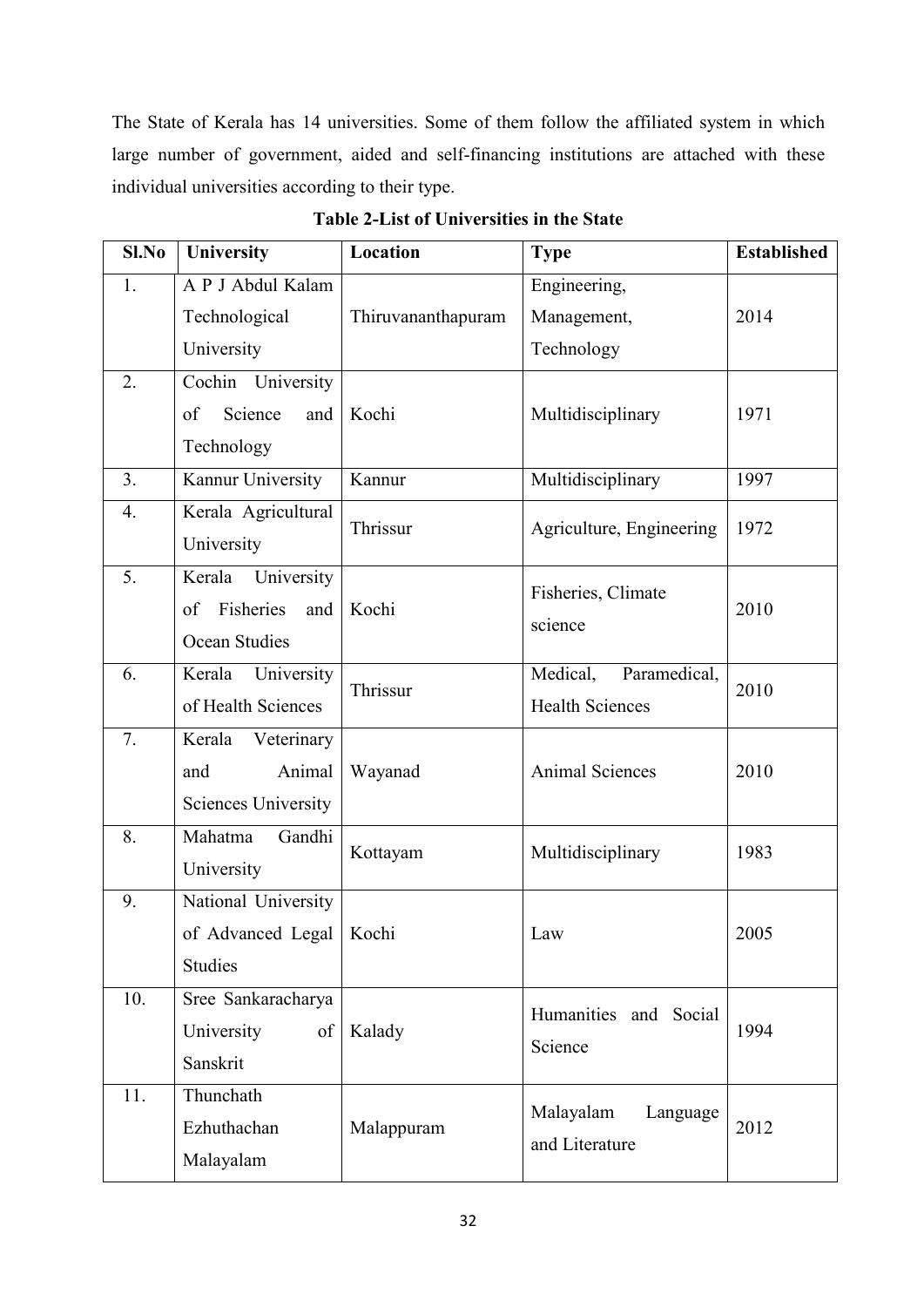|     | University        |                    |                   |      |  |
|-----|-------------------|--------------------|-------------------|------|--|
| 12. | University<br>of  | Thiruvananthapuram | Multidisciplinary | 1937 |  |
|     | Kerala            |                    |                   |      |  |
| 13. | University<br>of  | Malappuram         | Multidisciplinary | 1968 |  |
|     | Calicut           |                    |                   |      |  |
| 14. | Kalamandalam      | Thrissur           | Culture           |      |  |
|     | Deemed University |                    |                   |      |  |

The requirements of universities differ depending on the nature of the university, though there are some collections which are common to all. The universities were asked to provide a list of e-resources required by their academic community. A meeting of the Vice Chancellors was held on 29<sup>th</sup> July 2020, via videoconferencing to arrive at broad consensus in the matter of inclusion of e journals. The sharing of the subscription list of the E- Journals by librarians was discussed and the same was agreed in the meeting

Communication was sent to the publishers (from e-Shodh Sindhu Site) to provide details of their products.

The list of packages/ quotes received are tabulated and may be placed in the Technical Committee.

| Sl No.           | <b>Name</b>   | <b>University</b> | <b>Designation</b>         | <b>Mobile No</b> | email ID                |
|------------------|---------------|-------------------|----------------------------|------------------|-------------------------|
| 1.               |               |                   |                            |                  | 994787884 beenacherukut |
|                  | Beena C       | <b>CUSAT</b>      | University Librarian       |                  | $8 h$ @gmail,com        |
| 2.               |               | Kannur            |                            |                  | 944666808 dl@kannuruni  |
|                  | Priya TK      | University        | Assistant Librarian        |                  | $0 \vee$ ac.in          |
| 3.               |               |                   |                            |                  | vs.kunjumuha            |
|                  | Kunjumuhammed |                   |                            |                  | 938847859 mmed $10$ @gm |
|                  | V.S.          | <b>KUFOS</b>      | Assistant Librarian        | 7                | ail.com                 |
| $\overline{4}$ . |               |                   | Associate Professor,       |                  |                         |
|                  |               | Malayalam         | Department of              |                  | 974673988 saidmuty@gm   |
|                  | Saidalavi C   | University        | Linguistic Studies         |                  | ail.com                 |
| 5.               | Anil R Nair   | <b>NUALS</b>      | <b>Associate Professor</b> |                  | 984718364 anielnair@gm  |

| The list of members of the Technical Committee as provided by the university is given below |  |  |  |
|---------------------------------------------------------------------------------------------|--|--|--|
|---------------------------------------------------------------------------------------------|--|--|--|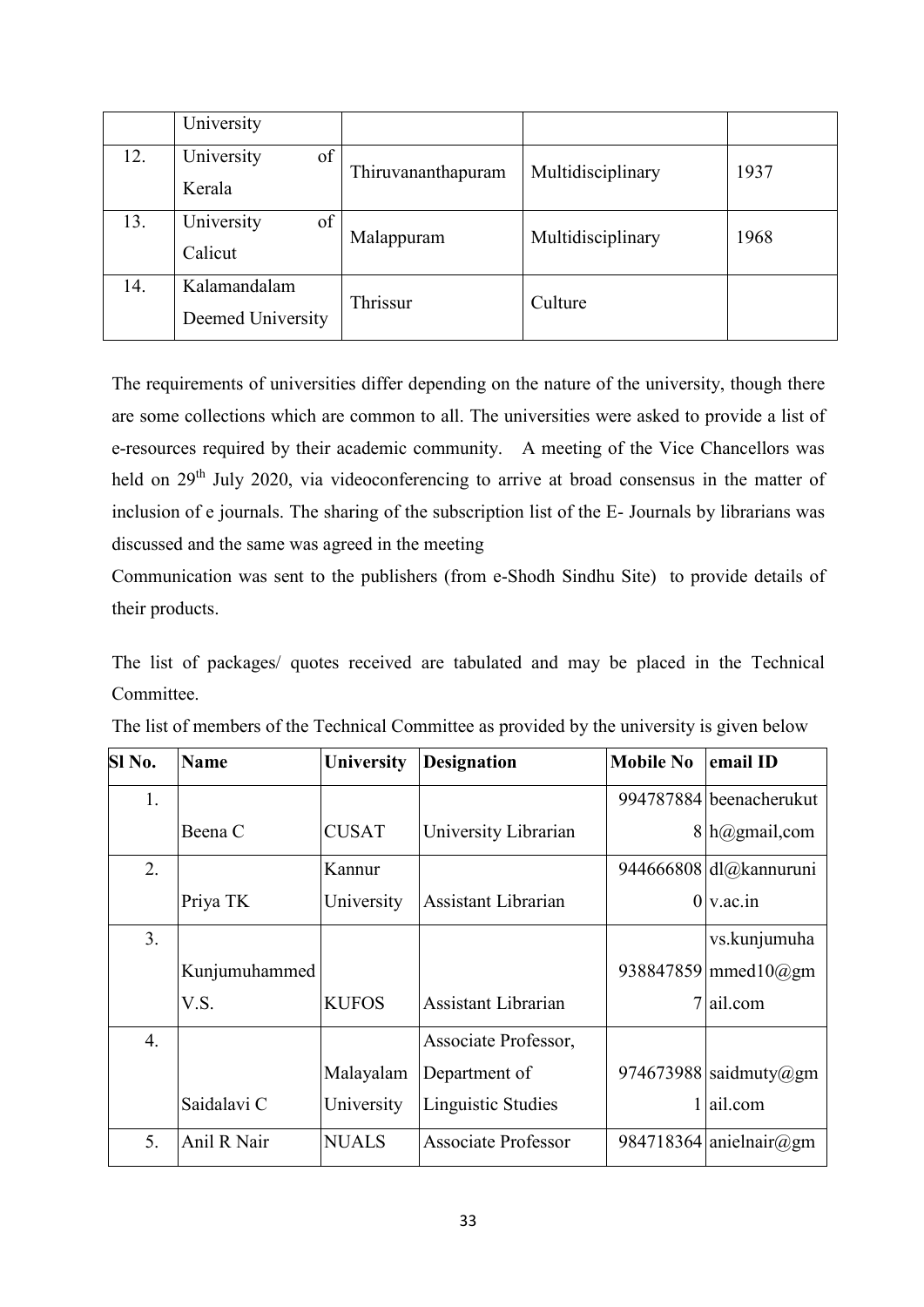|    |             |             |                      |           | $0$  ail.com                      |
|----|-------------|-------------|----------------------|-----------|-----------------------------------|
| 6. | Mohammed    |             |                      | 944726966 |                                   |
|    | Sageer T.K. | <b>SSUS</b> | IT Officer in Charge |           | po@ssus.ac.in                     |
| 7. |             |             | Associate Professor, |           |                                   |
|    | Mohammed    | University  | Dept. of Library     |           | 989562281 dr.haneefa@g            |
|    | Haneefa K   | of Calicut  | Science              |           | mail.com                          |
| 8. |             | University  |                      |           | 949571846   pksuresh $\omega$ yah |
|    | Suresh PK   | of Kerala   | Assistant Librarian  | 0         | 00.com                            |

 In addition, communication may also be sent to the University Librarians of the other universities listed below

| Sl.No          | <b>Name</b>                  | University   | <b>Designation</b> | <b>Mobile</b> | <b>Email</b> |
|----------------|------------------------------|--------------|--------------------|---------------|--------------|
|                |                              |              |                    | No.           |              |
| $\mathbf{1}$   | Anu George                   | <b>MG</b>    | University         | 9495063       | library@mgu  |
|                |                              | University   | Librarian<br>in    | 091           | .ac.in       |
|                |                              |              | Charge             |               |              |
| $\overline{2}$ | Mohanlal E.K.                | Kerala       | Assistant          | 9495464       | ekmlal@kvas  |
|                |                              | Veterinary   | Librarian Head     | 972           | u.ac.in      |
|                |                              | and Animal   |                    |               |              |
|                |                              | Sciences     |                    |               |              |
|                |                              | University   |                    |               |              |
| $\overline{3}$ | Jayalatha                    | Kerala       | Assistant          | 9447805       | librarian@ku |
|                |                              | University   | Librarian          | 104           | hs.ac.in     |
|                |                              | Health<br>of |                    |               |              |
|                |                              | Sciences     |                    |               |              |
| $\overline{4}$ | Francis, A.T.                | Kerala       | University         | 9496839       | librarian@ka |
|                |                              | Agricultural | Librarian          | 409           | u.in         |
|                |                              | University   |                    |               |              |
| 5              | Lekha A                      | Kerala       | Librarian          | 9497063       | midhumekh    |
|                |                              | Kalamandal   |                    | 091           | @gmail.com   |
|                |                              | am           |                    |               |              |
| 6              | Abdul<br><b>APJ</b><br>Kalam | Nil          | Nil                | Nil           | Nil          |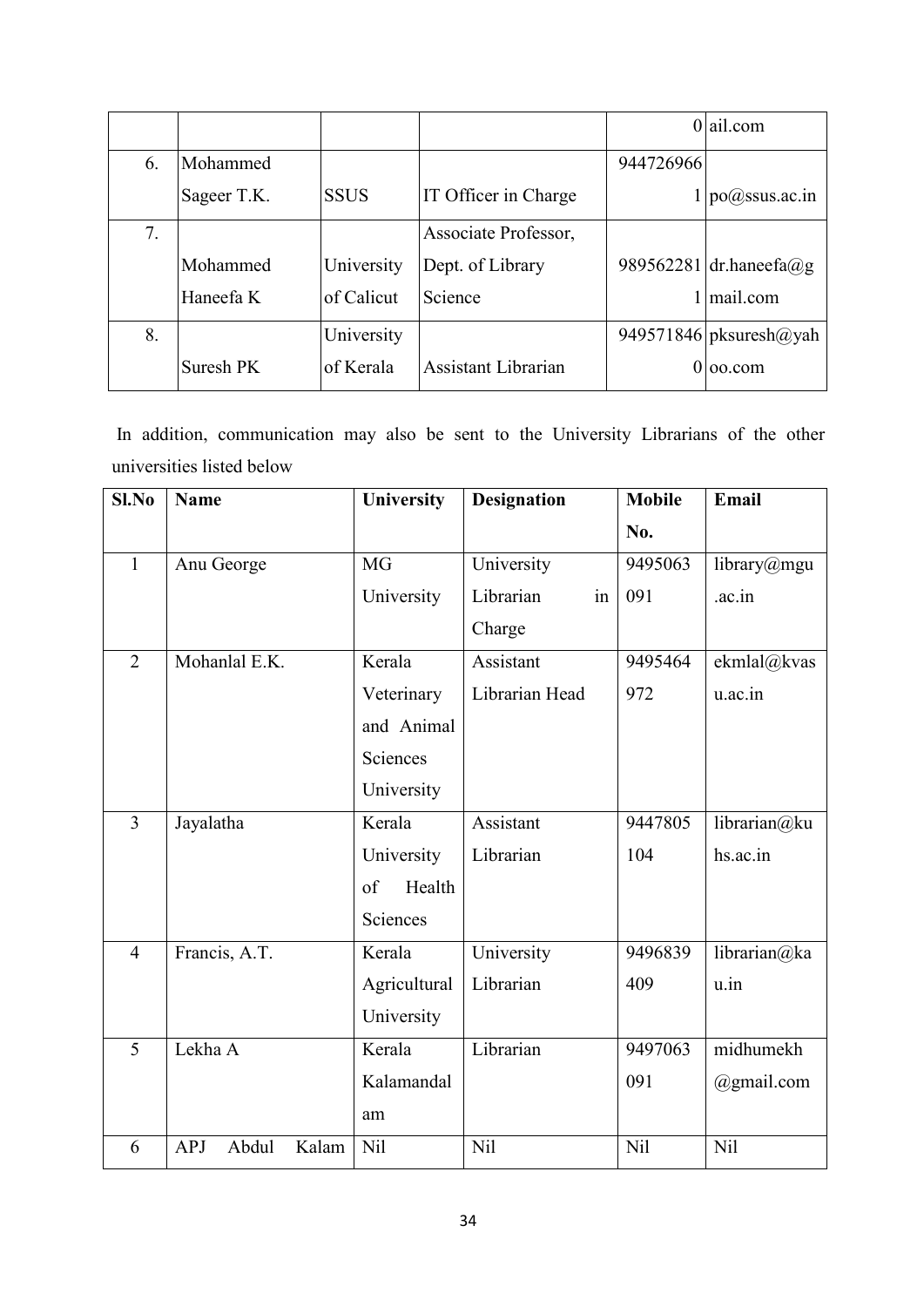| Technological              |  |  |
|----------------------------|--|--|
| $\mathbf{v}$<br>University |  |  |

#### **Making the Consortium Functional**

There is urgent need for making the consortium functional as access to e-journals are limited in universities which may adversely affect quality research activities.

Science Direct and Scopus are the most recommended e-resource of universities followed by Institute of Physics (IOP). Steps may be taken to provide Science Direct and Scopus as initial items of the e-journal consortium. The other items may be considered at a later stage depending on the preferences/priority of the academic community and other technical factors.

A meeting of the Technical Committee was held on Sept 24, 2020. 11.a.m. and discussed the various issues pertaining to the proposals submitted by various E-Journal service providers including the proposal on Science Direct and Scopus as it forms the dominant portion of the requirements submitted by universities in the state.

The Committee suggested the following points in this regard.

- 1. The subscription rates of E-Journal/ resources should not exceed the eSS rates(e-Shodh Sindhu rates).
- 2. Negotiations should be initiated with the service providers including access to back issues of at least 10-15 years.
- 3. The non science category of e resources should also be included in the list of e resources.
- 4. The number of articles downloaded, usage statistics and the clientele number may be considered during negotiations with the service providers.
- 5. IP authenticated access along with Institutional email domain and Remote IDs and Passwords be provided to universities by the service providers.
- 6. Access to Science Direct and Scopus be provided to University of Kerala, MG University, Cochin University of Science and Technology, University of Calicut and Kannur University as they are the major users of these data base and Document Delivery of articles be taken up by any one of these universities to cater to the requests from the other Universities, in the consortium.
- 7. The funds for the E- Journal consortium shall consist of funds from the KSHEC and funds from the participating universities in the consortium as agreed in the Advisory Committee meeting attended by the Vice Chancellors all Universities. The share of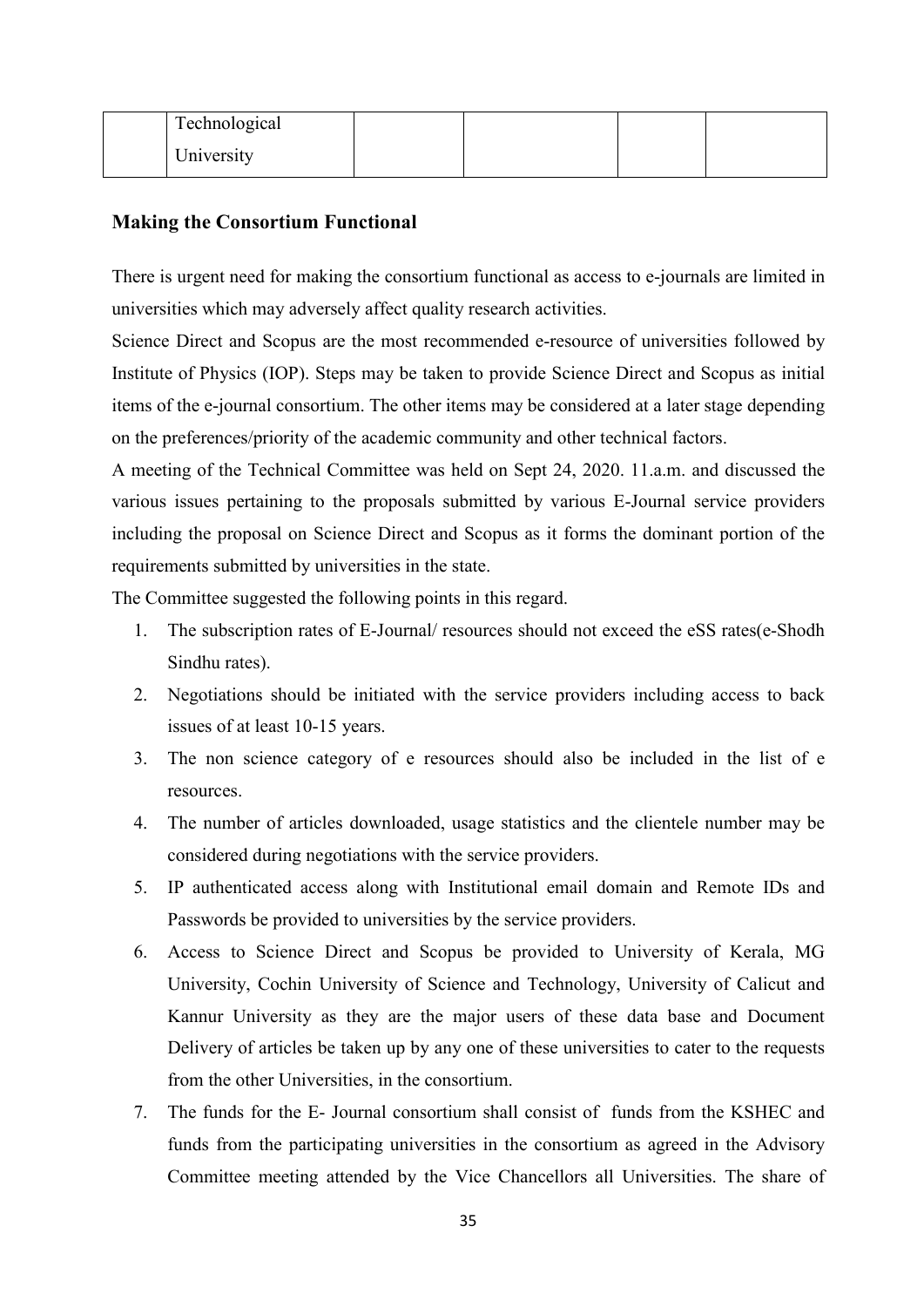funds each University may be worked out based on objective criteria such as usage level of journals by the universities. The possibility of direct government funding of the share of universities may also be explored.

# **Item No.4 -Amendment of Conduct Rules related to examinerships of Government college Teachers. – Govt. Letter.**

 It was decided to entrust Dr KK Damodran, Member, Executive Body to prepare a report in the matter.

# **Item No.5 -Representation of chartered academic librarians – as academic staff.**

 Resolve to forward the matter to the government based on UGC Regulations in this regard.

#### **Additional Agenda**

# **Item No.A1- NEP and Kerala & Reporting - Six Member Committee to study the implications of NEP 2020.**

Reported the formation of the Six Member Committee as given below :

The Kerala State Higher Education Council formed a six -member committee to study and share observations on the New Education Policy 2020 approved by the Centre. The committee will scrutinise the points mentioned in the new policy, with special reference to Kerala and on matters pertaining to higher education. The committee will seek the views of all sections of the society including University /College teachers on the matter. Once the committee submits its report, following careful observations, KSHEC will convey its studied opinion on the new policy to State/Central Government.

#### **Members of the Committee.**

|   | Prof.PrabhatPatnaik       | Jawaharlal Nehru University (JNU), New Delhi                |
|---|---------------------------|-------------------------------------------------------------|
|   | (Chairman)                |                                                             |
| 2 | Prof. Rajan Gurukkal P.M. | Vice Chairman, KSHEC                                        |
|   |                           |                                                             |
|   | Prof. N. V. Varghese      | Vice Chancellor, National University of Educational         |
|   |                           | Planning and Administration (NUEPA), New Delhi.             |
|   | Dr.Gangan Prathap         | <b>National Institute for Interdisciplinary Science and</b> |
|   |                           | <b>Technology (NIIST)</b>                                   |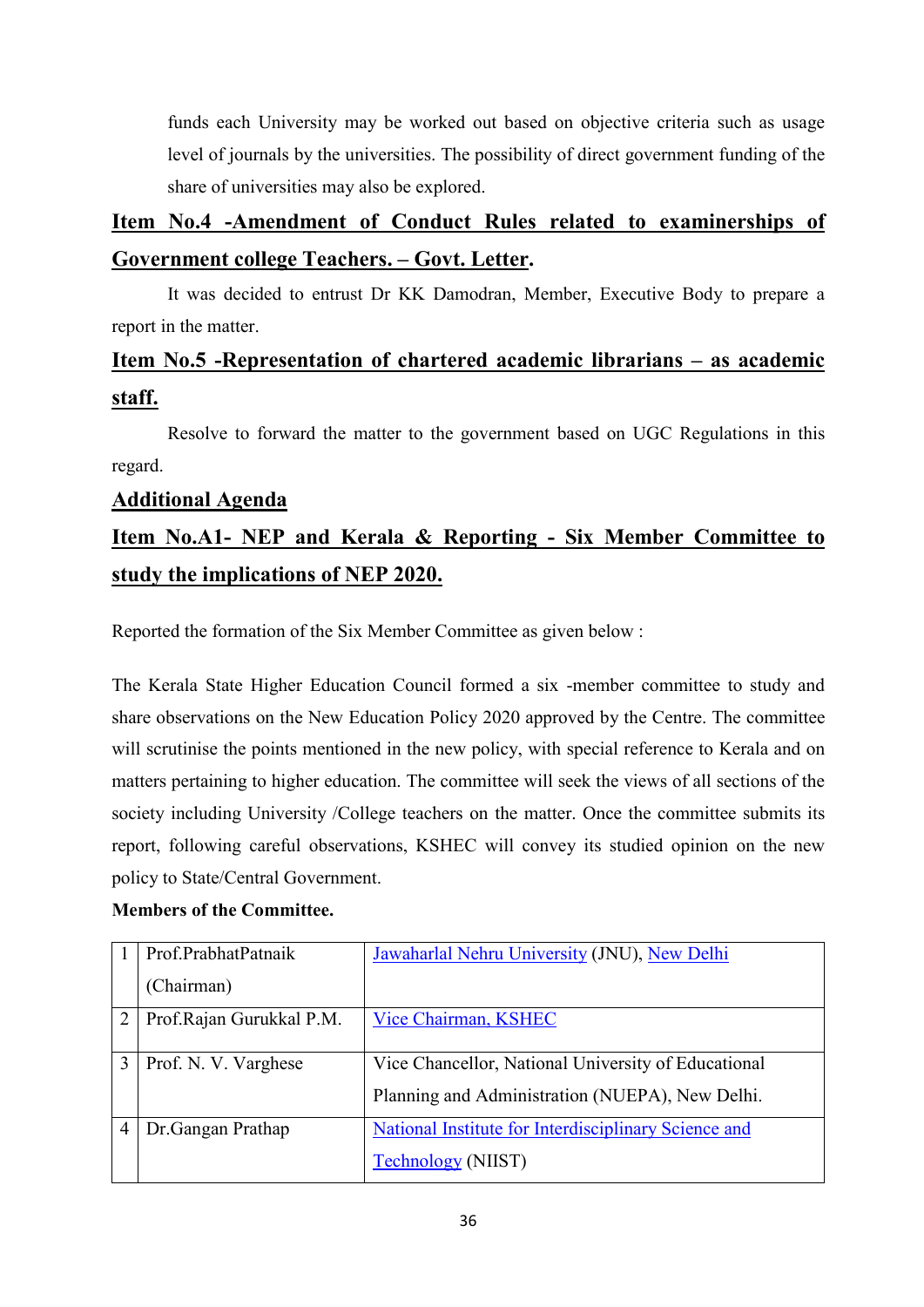| Prof.K.Sachithanandan | Writer                             |
|-----------------------|------------------------------------|
| 6 Dr.Kumkum Roy       | Centre for Historical Studies, JNU |

# **Item No.A2 -Reporting - Minutes of the meeting of the Vice Chancellors held on 23.09.2020**

Minutes of the meeting of the Vice Chancellors of state Universities convened by the Kerala State Higher Education Council to discuss and to facilitate the Government initiatives of starting new academic programmes in the emerging fields of higher education held through video conferencing on 23/09/2020 at 3.00 PM.

#### **Prof. Rajan Gurukkal P.M. (Vice Chairman, KSHEC presided in the meeting**

#### **The following members attended the meeting.**

| Prof. Rajan Gurukkal P.M.             |                | Vice Chairman KSHEC                            |
|---------------------------------------|----------------|------------------------------------------------|
| Dr. V. P. Mahadevan Pillai            |                | Vice Chancellor, University of Kerala          |
| Dr. R. Chandrababu                    |                | Vice Chancellor, Agricultural University       |
| Dr. Sabu Thomas                       |                | Vice Chancellor, Mahatma Gandhi University     |
| Dr.M.K.Jayarajan                      |                | Vice Chancellor, Calicut University            |
| Dr.Rajasree M.S.                      |                | Vice Chancellor, APJ Abdul Kalam               |
|                                       |                | <b>Technological University</b>                |
| Dr. Mohanan Kunnummal                 |                | Vice Chancellor, Kerala University of Health   |
|                                       |                | Sciences                                       |
| Dr. K.N. Madhusoodanan                | $\ddot{\cdot}$ | Vice Chancellor, Cochin University of Science  |
|                                       |                | and Technology, (CUSAT)                        |
| Prof. Gopinath Ravindran              |                | Vice Chancellor, Kannur University             |
| Dr. Dharmarajan P.K.                  |                | Vice Chancellor, Sree Sankaracharya University |
|                                       |                | of Sanskrit                                    |
| Dr. V Anil Kumar (Dr Anil Vallathol): |                | Vice Chancellor, Thunchath Ezhuthachan         |
|                                       |                | Malayalam University                           |
| Dr. T. K. Narayanan                   |                | Vice Chancellor, Kerala Kalamandalam           |
|                                       |                | Deemed University for Arts & Culture           |
| Prof. (Dr.) M.R. Saseendranath        | $\ddot{\cdot}$ | Vice Chancellor, Kerala Veterinary and Animal  |
|                                       |                | <b>Sciences University</b>                     |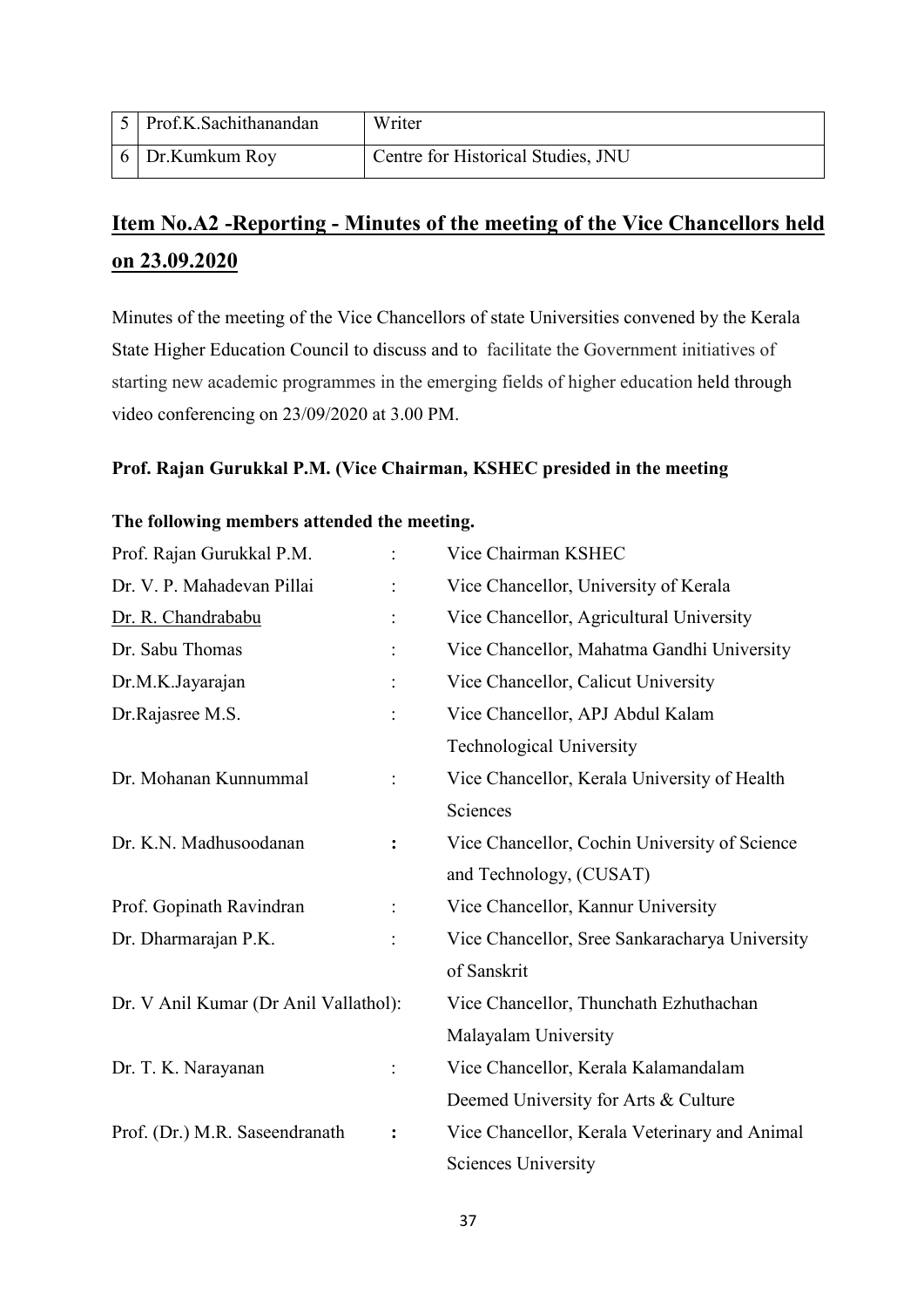| Prof(Dr.) K. C. Sunny |    | Vice Chancellor, The National University of |
|-----------------------|----|---------------------------------------------|
|                       |    | Advanced Legal Studies (NUALS)              |
| Dr.B.Manoj Kumar      | ÷  | Registrar, Kerala University of Fisheries   |
|                       |    | and Ocean Studies                           |
| Dr. Rajan Varughese   | ٠. | Member Secretary, KSHEC                     |

Presiding upon the Conference, the Vice Chairman of the KSHEC briefed the mandatory features of the academic programmes in the emerging fields and conducted a detailed discussion of the problems and prospects of the subject matter.

Vice Chancellors generally agreed upon the idea of starting new academic programmes in the emerging fields. Each Vice Chancellor discussed the university's potentials and initiatives in this regard, individually and in collaboration. A few Vice Chancellors expressed their skepticism due to the lack of regular teaching faculty and the contingent situation forcing to run several programmes through Guest Lecturers. The Vice Chancellors of KTU and KUHAS expressed their limitations in choosing programmes outside what their National Councils have approved.

After detailed discussion, the Chairman of the Conference urged all the Vice Chancellors to finish the following statutory procedures at the earliest

- a) Identification of the emerging, converging and cross-disciplinary fields of knowledge in science, technology, liberal arts for commencing new academic programmes.
- b) Constitution of Expert Committees to design the courses and curriculum of the new academic programmes.
- c) Providing guidance to the affiliated colleges to prepare/revise their proposals in the appropriate fields as their academic resources would allow.
- d) Complete the most essential statutory formalities like securing the Academic Council's formal approval of the proposed programmes. Some of the universities might require Special permission of the Chancellor to accord change in the date of commencement of new programmes.

Most Vice Chancellors expressed reservations in making a rush about designing academic programmes. All the Vice Chancellors unanimously stated the need for seeking extension of the date of submission of proposals to the Government to  $10^{th}$  October, 2020.

The meeting which began at 3.00 pm concluded by 5.00 pm.